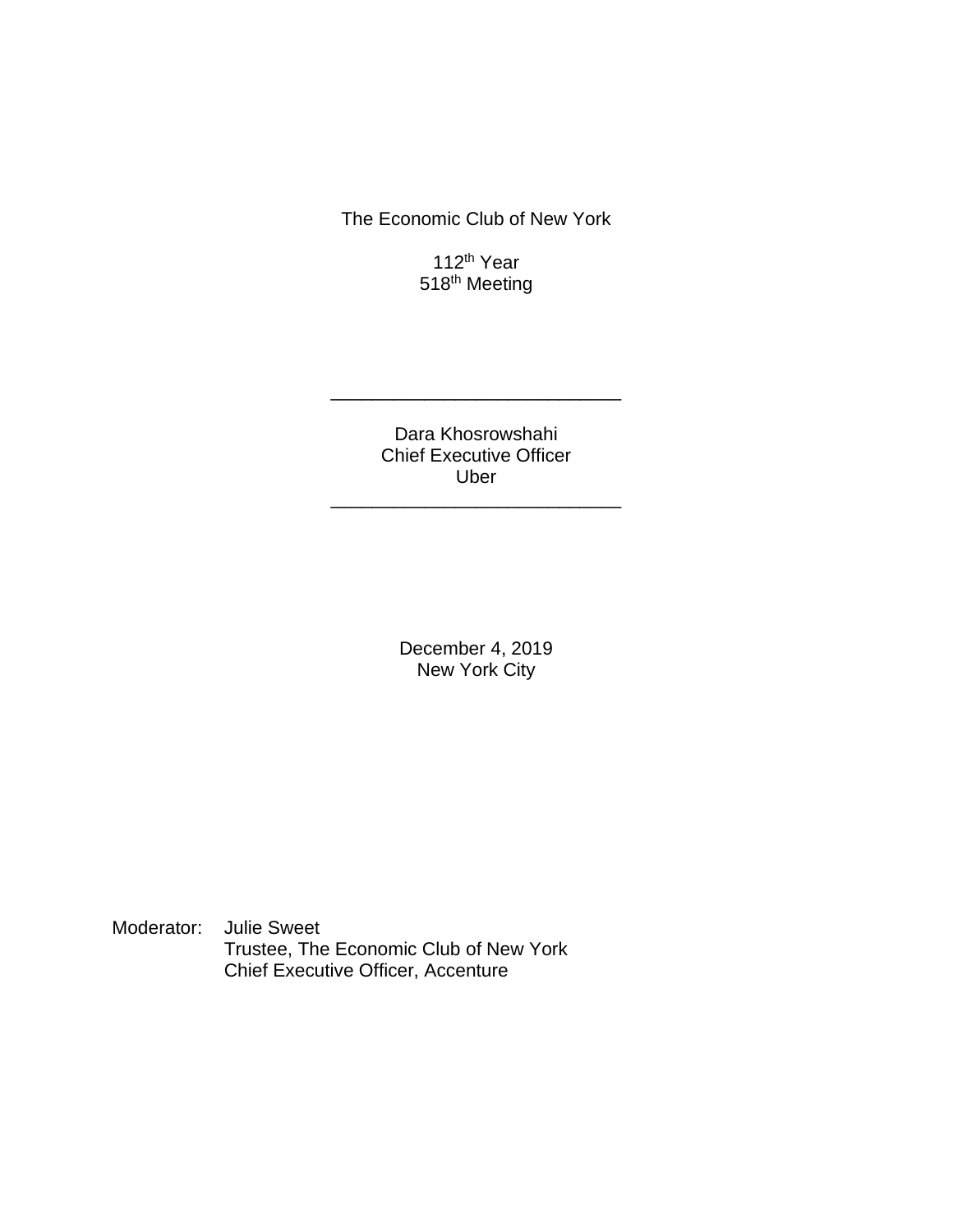Introduction

Chairman Marie-Josee Kravis

...Marie-Josee Kravis, the Chair of the Economic Club of New York and a Senior Fellow at the Hudson Institute. And I'm happy to welcome you to our  $518<sup>th</sup>$  event of the Economic Club. As you know, we really strive to be a nonpartisan platform for discussing social, economic, political issues. And we try to do so, not only based on U.S. issues, but also on global economic and geopolitical issues. So I want to thank those of you who make this possible – all of you, our members – but notably our 298 members of the Centennial Society, many of whom are attending today. And it's your financial contributions and steadfast support that make our program possible. So I thank you for all of your support over the years.

I'd also like to welcome attending members of the 2019 Class of Economic Club Fellows. It's a select group of next-generation thought leaders sponsored by members of the Club for our year-long program. So, welcome to all of you and thank you for being here.

It's my pleasure today to introduce our guest this afternoon, the Chief Executive Officer of Uber, and also a good friend and a former colleague at IAC...Dara...Dara Khosrowshahi. There you go. Dara's been the CEO of Uber and he, as CEO, he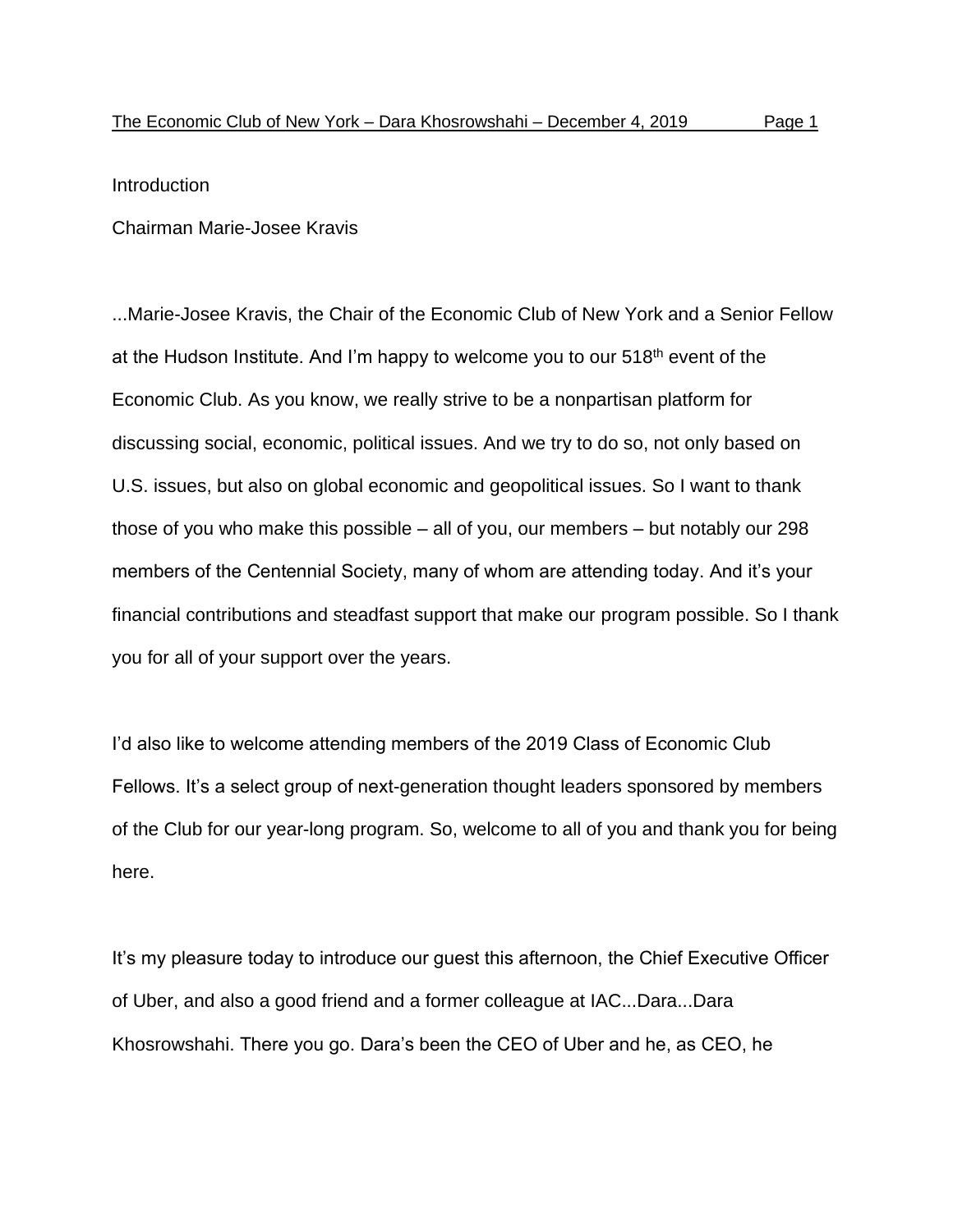manages the business in 63 countries and he leads a global team of 22,000 employees. And, as I just said, previously Dara was CEO of Expedia, which he grew into one of the world's largest online travel companies.

Dara is a seasoned executive with a background in both engineering and finance. And at Expedia, he oversaw several acquisitions that bolstered Expedia's offerings and he aggressively invested in mobile, which now accounts for more than half of Expedia's traffic. Prior to his role as CEO of Expedia, he was CEO of AIC Travel, and that's when I had the pleasure of benefitting from his insights and his collaboration. He currently serves on the Board of Directors of Expedia and he was previously on the board of the New York Times Company.

Dara is a passionate advocate for refugees in crisis around the world, having himself left Iran during the Iranian Revolution at the age of 9. Dara grew up in Tarrytown, New York, and he received his bachelor's degree in engineering from Brown University.

Today, the format of our discussion is a conversation. And we're fortunate to have an Economic Club of New York board member, and I guess it's a 90-day old Chief Executive Officer of Accenture, Julie Sweet. So, if I can invite both Julie and Dara Khosrowshahi to join us. And I thank you.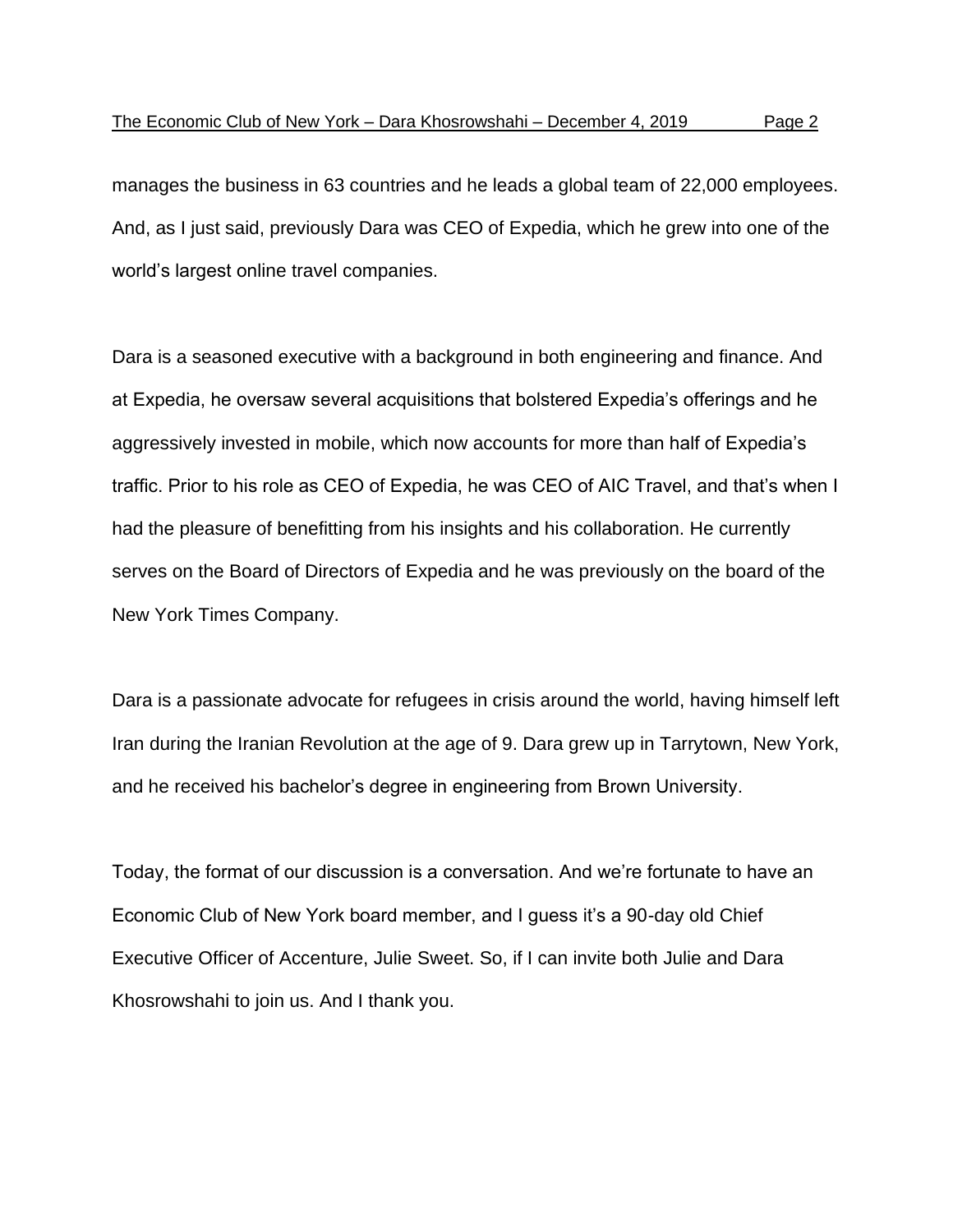## Conversation with Dara Khosrowshahi, Chief Executive Officer, Uber

JULIE SWEET: Hello. Thank you very much.

DARA KHOSROWSHAHI: Thank you very much.

JULIE SWEET: Great. So, let's start with you, Dara, not Uber. Let's start with Dara. And you have an incredibly powerful story about how you came to the U.S. and the importance of family and education. I'd love if you could share a little bit of that story and how it's shaped who you are today.

DARA KHOSROWSHAHI: Sure. I'm happy to. And again, thank you very much for having me. It's an honor to be here. The personal story that I've got is a story of a lot of immigrants and certainly really my whole family. We grew up in Iran and had a family business, we were very well off obviously. And it was during a time when Iran really had a lot of promise and was modernizing. Unfortunately, I think that modernization went too quickly and really left some folks behind. It's maybe a theme that is resonant now in a lot of countries out there. And the Islamic Revolution happened in Iran in 1978. My family, it wasn't safe for my family to stay in Iran and we were lucky enough to have an uncle who lived in Irvington, New York. And the whole family, we went to Irvington and we settled in, and we rebuilt our lives. It was really a devastating blow for my family, for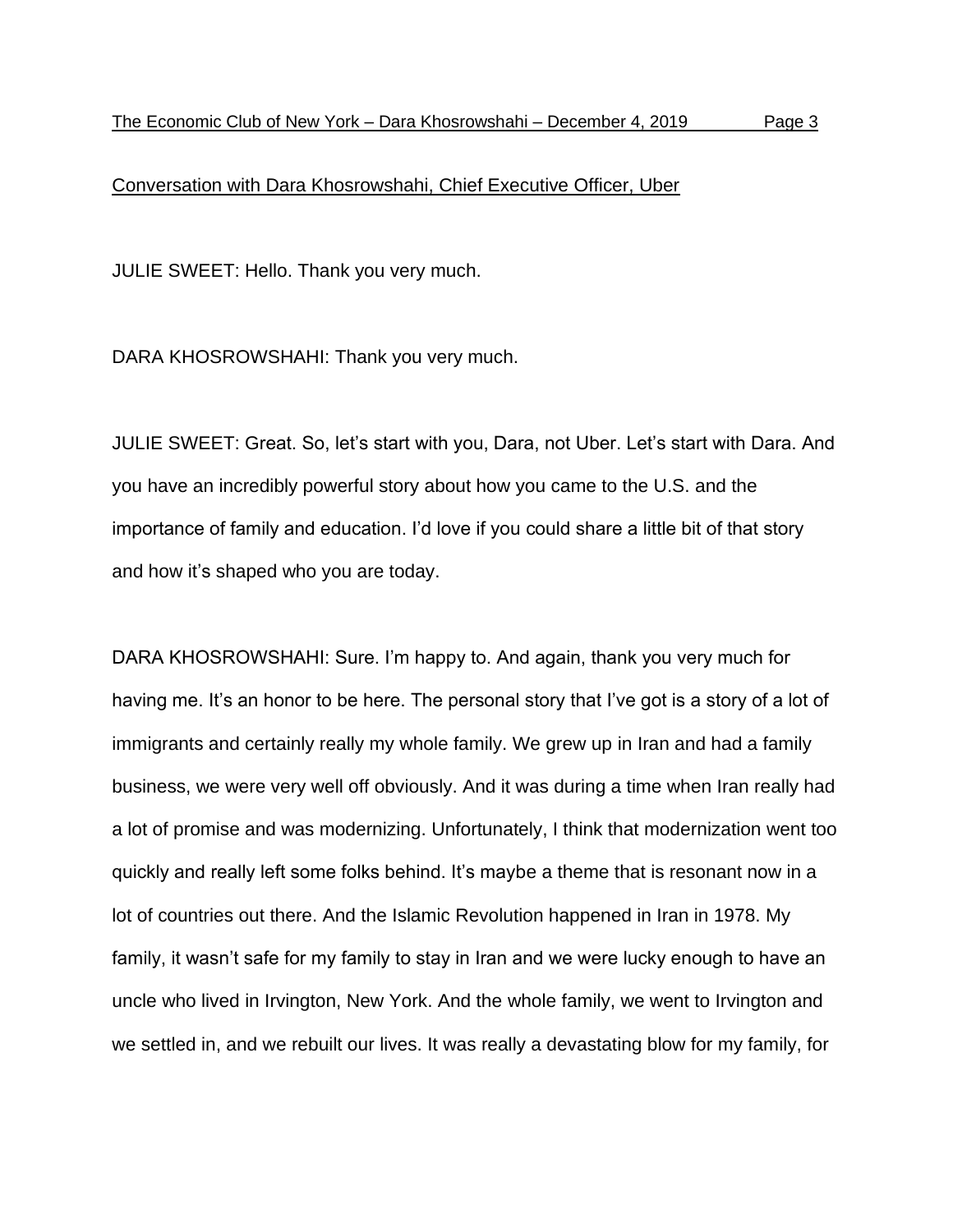my parents especially. I think kids are much more resilient to change. So, for me, we went from 13 channels to 35 cable channels which was pretty cool. I didn't speak the language that well. So I had to learn the lesson which is when you don't understand what someone is saying, don't say yes, say no. (Laughter) And in business I try to say yes actually. It's a better answer. But I think the way that, there are many, many ways in which the experience shaped my family, immigrants as a whole. But I think two areas that have affected me, the one is that the constant for me has always been family. You know, with all of the change and all of the chaos around us and losing everything monetarily and having to build back up, the one constant we always had was family was always around us and that was what was valued. And for me the effect that it's had on my life is I like operating as part of a larger collective. I like, you know, I've always been in team sports. You know, I wasn't in individual sports, etc. When I first started my career in New York, I started with an investment bank, Allen & Company, which was amazing. But ultimately, for me, the definition of success was always succeeding with a team, succeeding broadly. Not being a winner, but the winning being collective. And for me, the Uber platform and the challenge that it represents, but also the opportunity, is one where Uber wins as a business and Uber has lots of challenges as a business, but also the collective – our drivers, the societies in which we operate – the win is not an individual win, but it's a collective win as well. And that's something super important to me and it's just, I'm deeply satisfied winning with others and seeing others win with me versus just winning. I think that's one. And the second one is just my, you know, the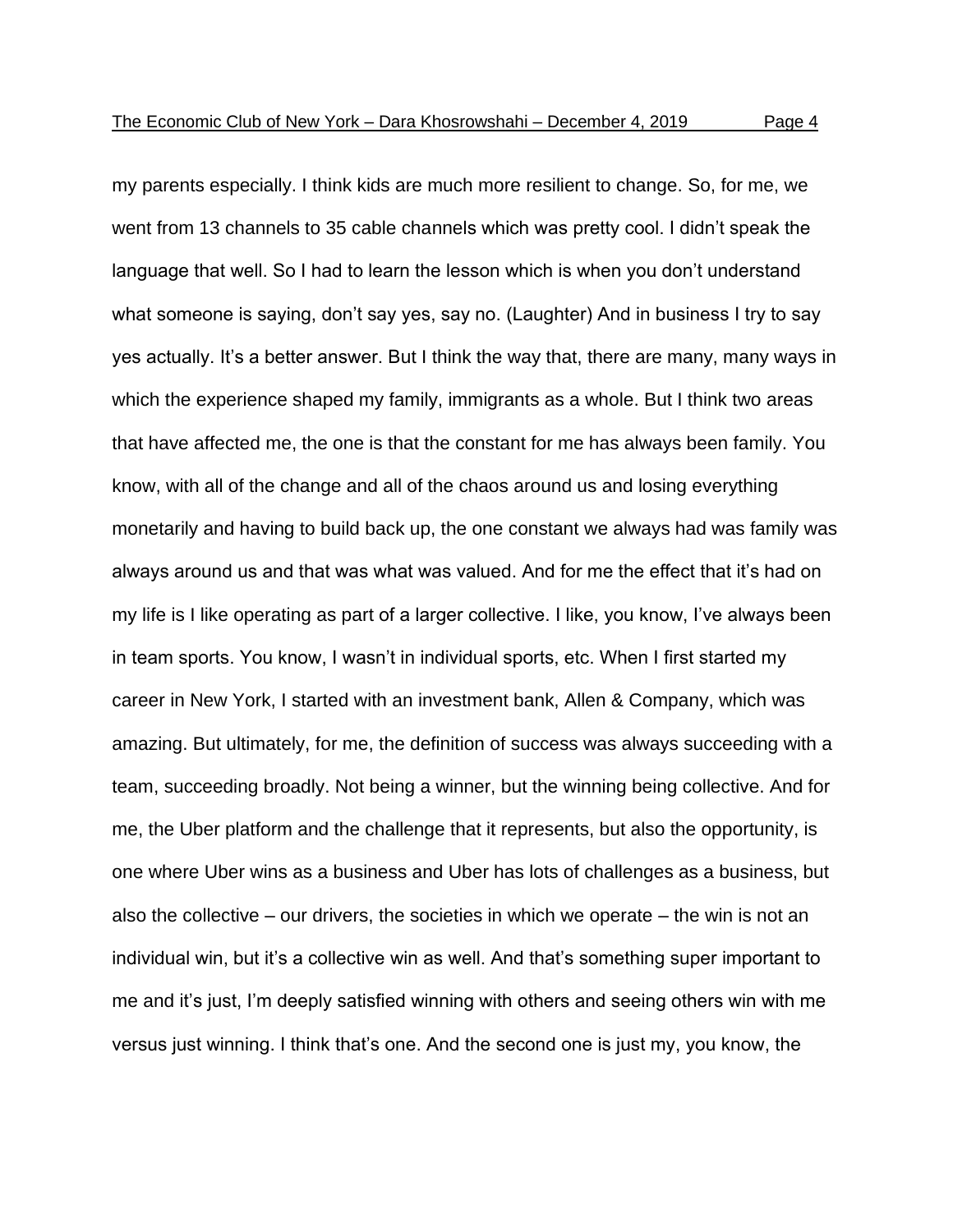immigrant background, building back up. I've, for me, travel when I was at Expedia it was a way of bringing societies together and different people together and that connectivity, you know, very much creates positive energy in the world. And for Uber, we create that connection millions of times every day. And a significant amount of the folks who use Uber as a platform to earn are immigrants, are earning on our platform because of needing that earning opportunity and often use our platform as a stepping stone. And that very much brings me back to kind of the stepping stone that we had as a family and providing that stepping stone to others as well.

JULIE SWEET: Great. So let's go back to, let's go forward to 2017. You're a seasoned CEO. And I want to go back to that first day at Uber. So, even for a seasoned CEO, right, you're facing headlines...

DARA KHOSROWSHAHI: This adjective of seasoned is being used way too much, but I'll take it. I'm feeling old now.

JULIE SWEET: You know, headlines every day about a toxic culture. Travis had stepped down, was on the board. Drivers complaining about not earning enough, being sued by the taxi drivers. I mean you're in a room full of leaders, and I think almost everyone here would say that was a big leadership opportunity, or challenge, however you want to look at it. So let's take us back to that very first day. You know, what was it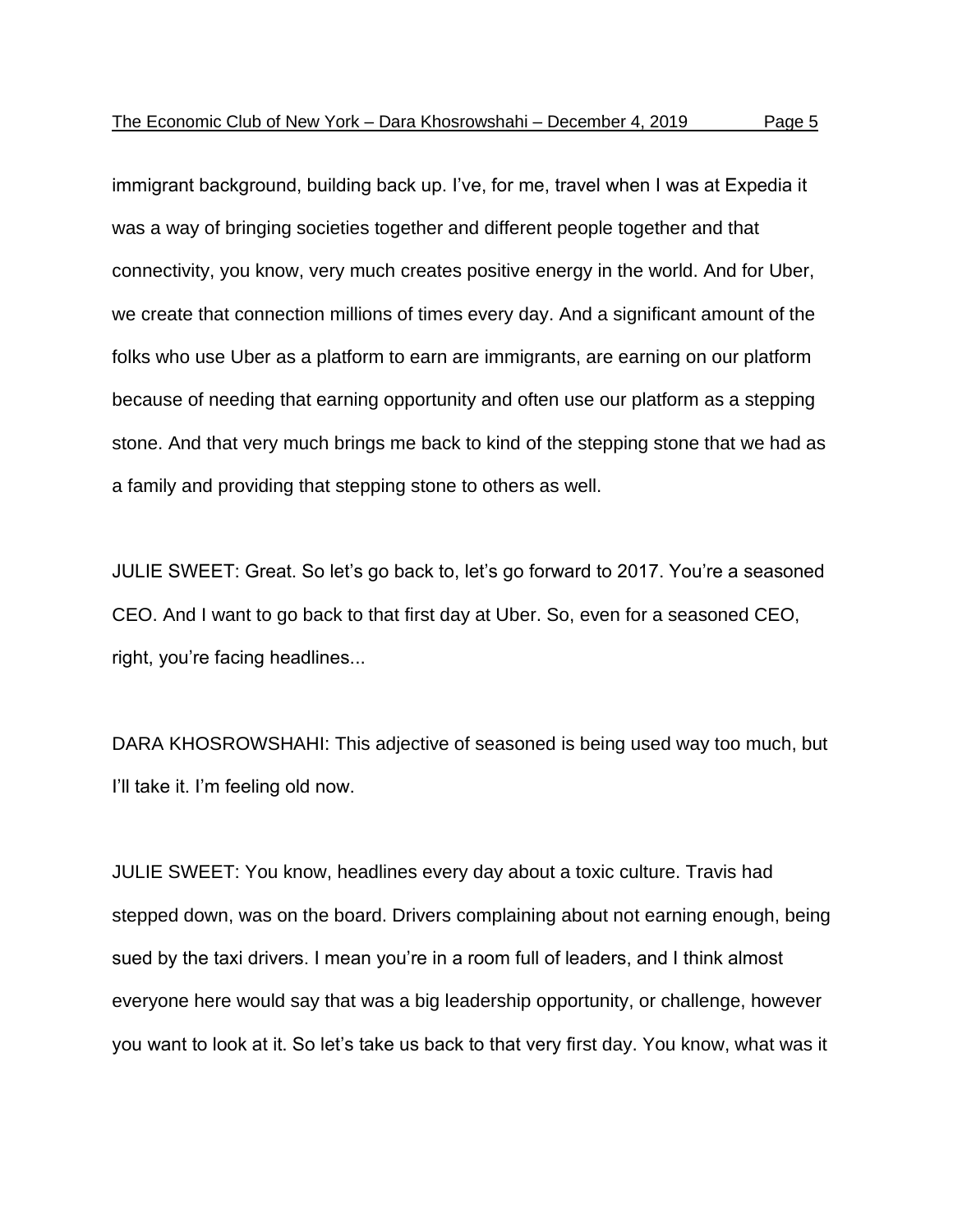like? How did you set your priorities? How did you think about how you were going to approach this? And then, what have you learned over the last, we were talking about just like how much this job is always constantly, but what have you learned from that first day?

DARA KHOSROWSHAHI: Yes, absolutely. So, for me, the priorities, the early priorities, first day priority, first week, first month were really in three categories, I'd say. One is governance. The board was essentially at war with each other. So we had to resolve the board and get the board to be aligned in a direction and focus not on control of the company, but the success of the company. And that was something that we had to work to do. And part of, for example, a step, a really important step that we took in that direction is to go from a high vote, you know, a ten-vote subset of shareholders who had a louder voice than other shareholders to really first-class, best in breed governance, which is one share, one vote, every shareholder is equal in the eyes of the company decision and ultimately a board that's now aligned and is betting on the success of the company, than struggling for control of the company. So that was one angle. We had to make sure at the very, very senior level, the company had a chance to succeed. For me, second was culture. And there's an old saying, culture eats strategy for breakfast. And the culture of the company was tuned based on an incredibly high growth kind of ecosystem, based on a place where the company came from, which was a disruptor. But I think the disruptor found itself as an incumbent and didn't realize it. And so we had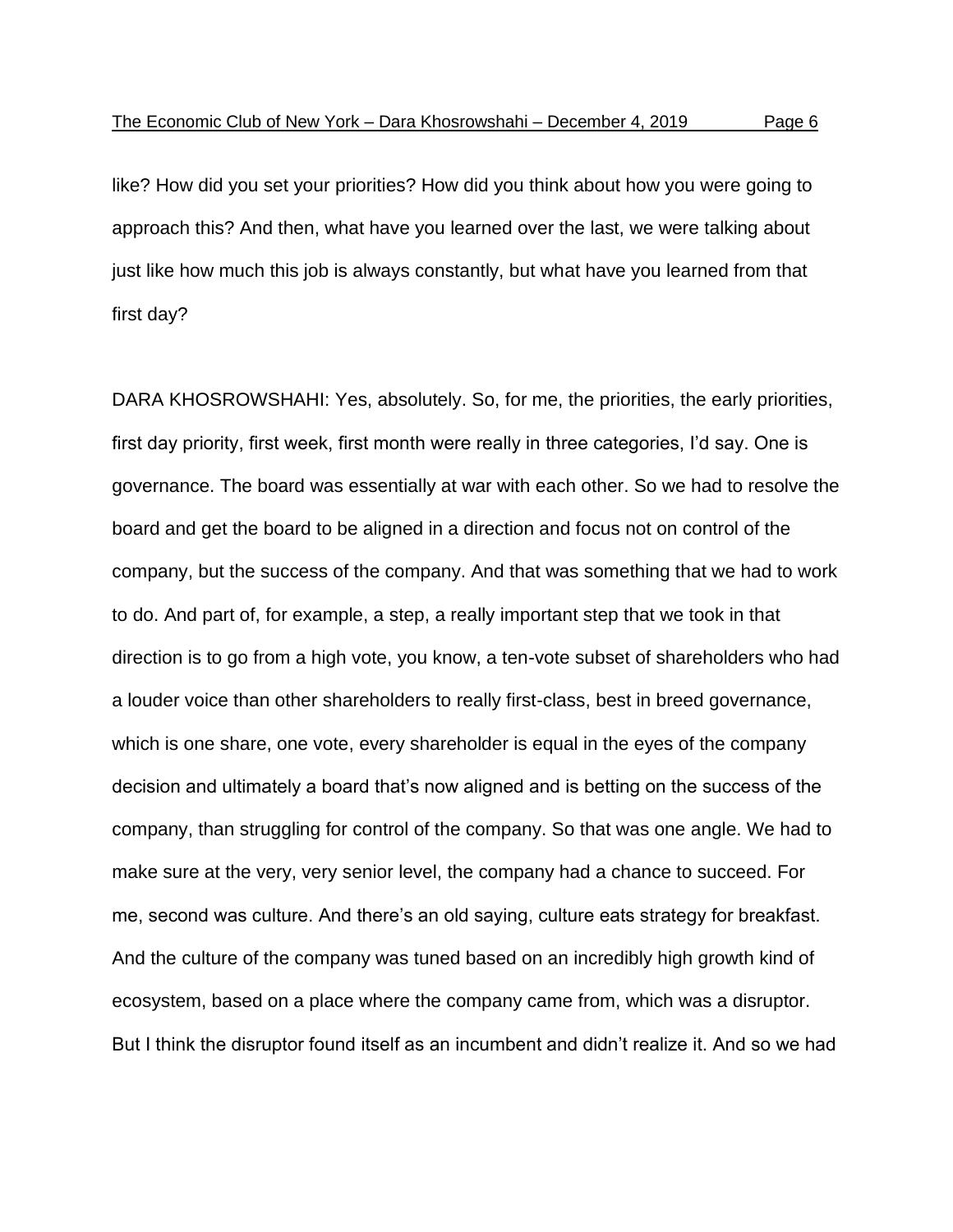to change the culture internally with the company. One of our leading norms – it's all over the place – is do the right thing, period. We've got to do the right thing, period. And

that does require judgment, but that's the expectation of every single employee of the company. And then culture as it relates to the third area where we were focused on which is which was our stakeholders. You know, one of the first things that I did was go out and meet with our drivers, in the very first week on our job, because there was significant unhappiness as it relates to our drivers. They didn't feel like, you know, we called them partners, but we didn't treat them as partners. Now, actually when we build out product, we bring drivers into the fold. We talk about what we build. We get their feedback. And then based on their feedback, actually go out and release product. But that initial, kind of, first week was getting out there, meeting with them, hearing from them. I didn't have answers. But I wanted to hear from them without any kind of editorial kind of leveling between me, without a filter. I think sometimes the unfiltered truth is something that a lot of folks in our position kind of miss. And so all of, all the information that you start getting at a high level becomes like filtered and polite. And I think sometimes getting the feedback unfiltered is really important and I wanted that feedback from our drivers. And we have now changed how we fundamentally work and how we think about our future so that we take all stakeholders into consideration as well. The job is not done. I've been at the role for two years and I still think – while we have made strides as a company – we still have a long way to go.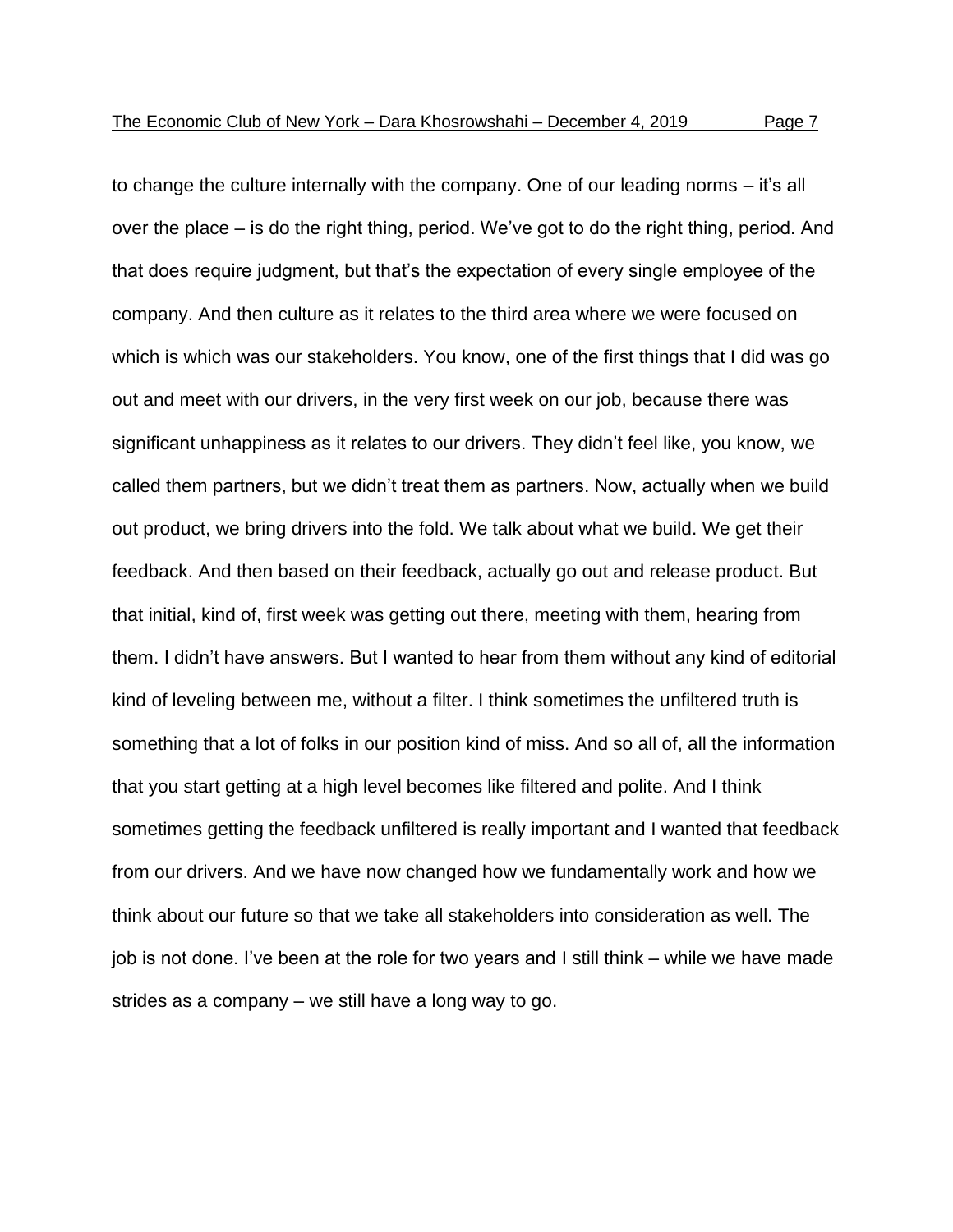JULIE SWEET: As part of that culture focus, you know, you've talked a lot about how trust and safety has to be a part of the culture, which is different than a strategic priority.

DARA KHOSROWSHAHI: Yes, absolutely.

JULIE SWEET: And obviously just, you had this big event in London last week. You talk a lot about trust and safety. So before we kind of, maybe first talk about the cultural piece. And then I think it would be helpful to also talk about what you're tangibly doing because when we think about technology and the way it can really change lives, you know certainly I'm an Uber customer a lot and, you know, I had no idea actually until I started sort of really researching all the things, of what Uber is actually doing. So maybe the cultural aspect and then really helping us understand what it means to be an innovative company who can use technology to help, you know, to provide safety.

DARA KHOSROWSHAHI: Absolutely. And I'll start off on a tangent as far as trust goes. I think a precursor of trust is transparency. And one of the first things – it was funny – the first all-hands that I had with the company, there was an initial all-hands to introduce me. And then there was like, that was a ceremonial kind of handing over the baton. There was, Travis was there, you know, it was an important moment for the company. And then in my first all-hands with the company – we have one every week – I actually took the presentation that I made to the board of Uber that got me the job, and I made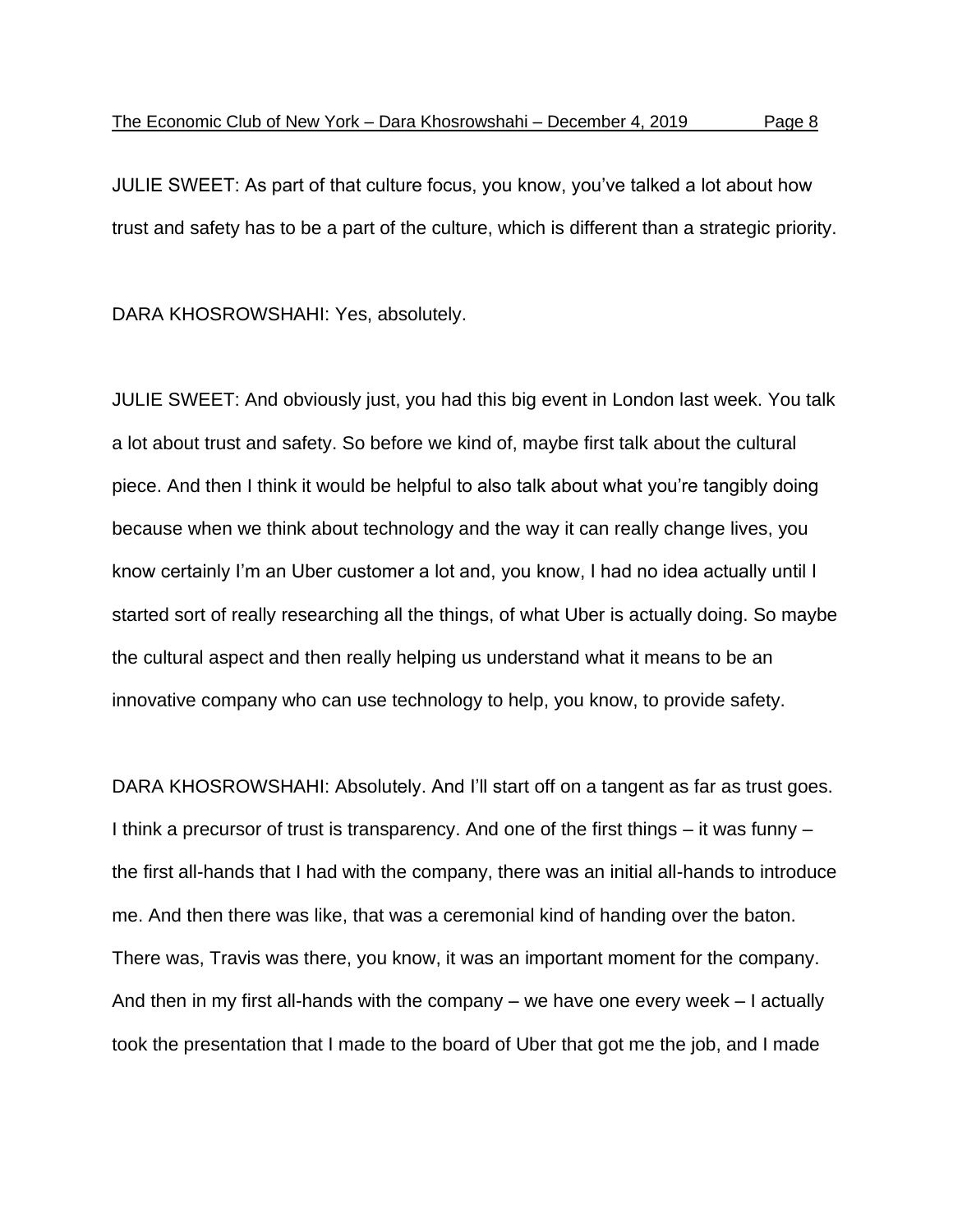the same presentation to the employees of the company. And it was my way of saying that I am going to be transparent with you. I expect the same thing from you back to me. I think, again, a theme that I see with companies is the higher up you go in a company, the less you really know what's going on. And the first step to understanding what's going on is actually being transparent back down. So, we've taken that same view internally and we are now moving it externally. We have to be transparent with our stakeholders, society. We, for example, share traffic data anonymized to make sure that we protect data, etc., with our cities. That's data that we can keep to ourselves or data that we could share with our cities to actually help them shape how they think about traffic, etc. So, I think trust first comes with transparency. As a company, we are being much more transparent. And I think there's a demand of society for companies that, especially digital companies that I think in the past had kind of a data advantage, to be transparent and put their data out there. That's step one. And you will see more from us as it relates to this theme of transparency, kind of opening up and telling the world, hey, this is how we see the world internally. We're going to put that same exact picture externally and we're not going to hide anything. So I think there's more to come there. The second, as it relates to safety, is, you know, there's a lot of digital companies out there. You see the Facebooks of the world. You see Twitter, etc. There's been this whole controversy around data on platforms and content on the platform and making sure that the content on these platforms is being safe. Our content is people. Right? It's

the people that we put in the cars. And we have to make sure that the driver and the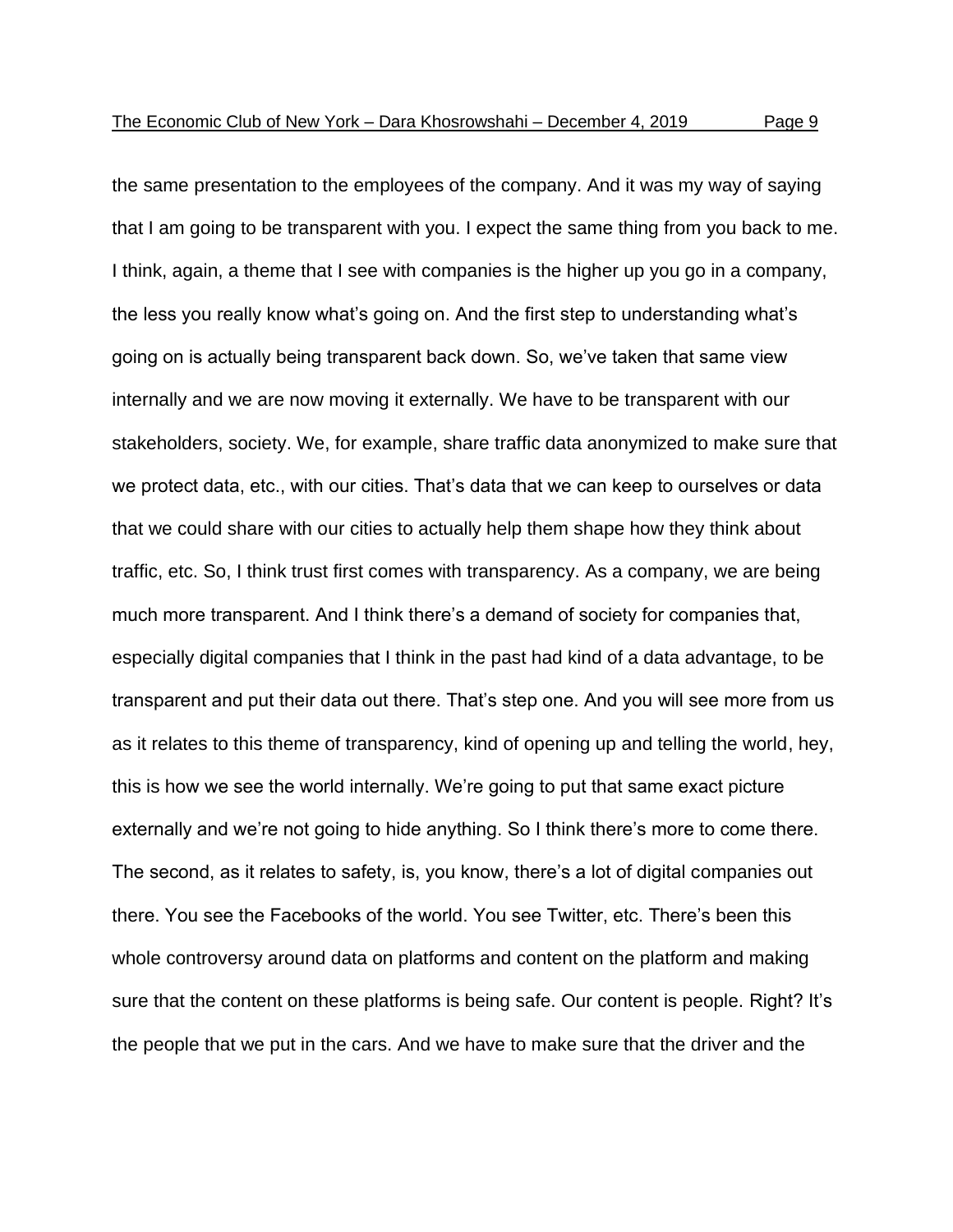rider both are safe, acting in the best manner, etc. And then what we're doing is we're investing very aggressively in features to make sure that your ride is safe, period, and getting safer as time goes on. So, you know, a lot of people don't know, we're doing continuous background checks on our driver partners. We introduced – there was a real discussion – we have a safety center on the app where you can, one click, dial to 911. We're doing texts to 911. All the information is sent to the provider. You can call us and immediately you will get a response. We have technology now called Ride Check technology where if there's a stop, a really, really long stop or if you go to a place where you're not supposed to go, we will proactively call you. If we detect a crash or what could be a crash, we will contact you, etc. We have features now – I use it with my daughter – which is Track Your Ride, track your loved one. She may not like the fact that I know, you know, she's out at 2 am, which she is way too often. I'm just kidding. She's not. She's wonderful. But I get, you know, she knows that there's someone watching her in a constructive way and I get that comfort with her riding as well. So there's a whole host of features that we are rolling out. We believe we are far ahead of the competition. We're being pretty open about it. And I think that it's not something that we communicate as well as we should. And that communication over a period of time hopefully is something that people will see. The platform is getting safer when we look at our incident rates, and from that standpoint, we know that the technology is working.

JULIE SWEET: So you said something interesting earlier. You said, well, you know, we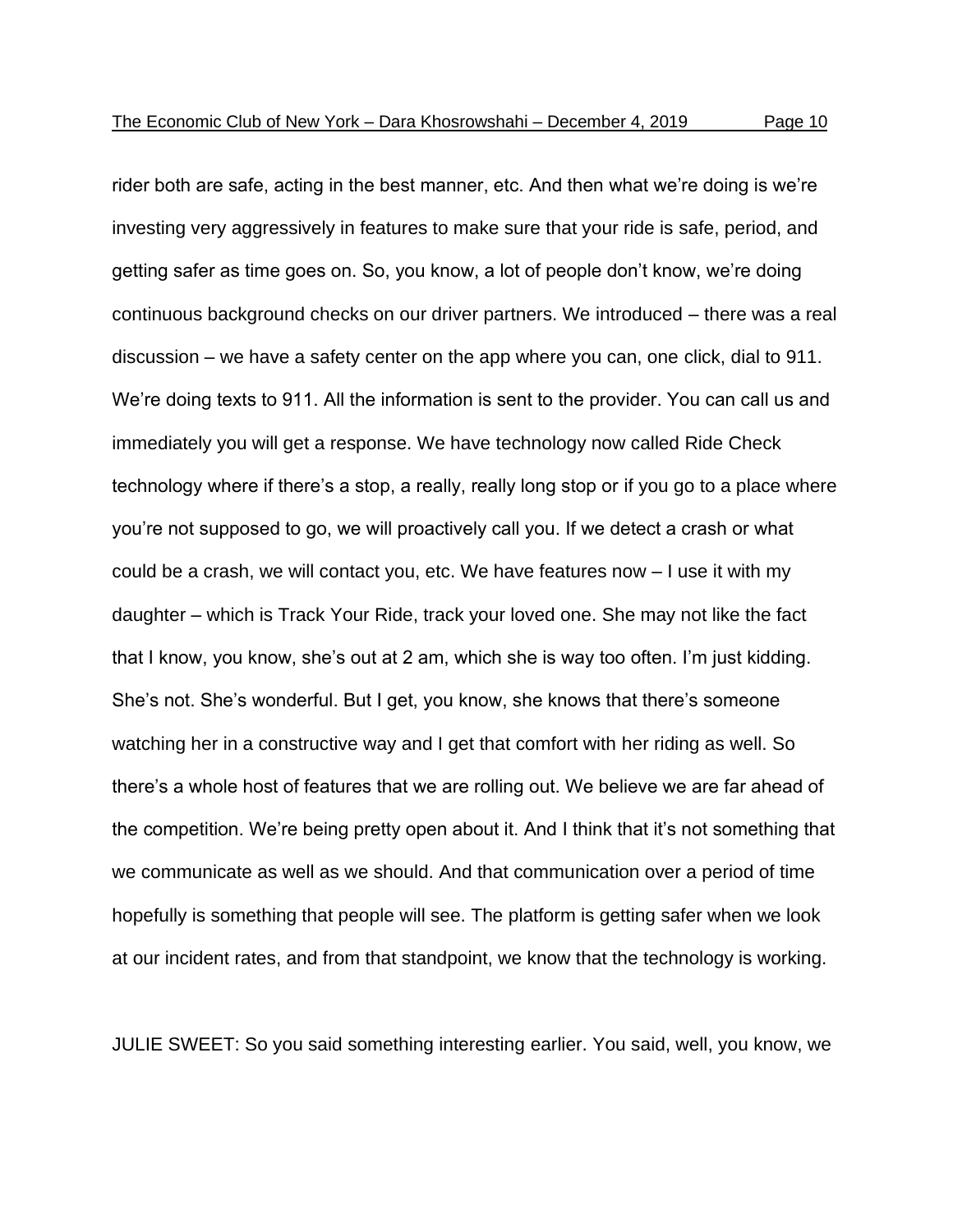were an incumbent and we didn't know it. So, Uber is 21 years old now. Is that right?

DARA KHOSROWSHAHI: No, we're much younger. I think we're nine years old.

JULIE SWEET: Nine years? I don't know where I got 21.

DARA KHOSROWSHAHI: I think Expedia might be 21 years old.

JULIE SWEET: Oh, that was where it was. I was just mixing them. So, nine years, and yet you felt like an incumbent and didn't know it.

DARA KHOSROWSHAHI: I think we still, we were operating with a disruptor mentality. And actually we were, in some ways, an incumbent. And again, I wouldn't use the word incumbent literally. But we had gotten to a scale where we were really important to society, where we had to take a different level of care in the decisions that we made. That we weren't scratching and clawing for survival every single second of the day. We are, we're not a profitable company at this point. But a greater level of care had to go into our decision making. How does this affect us? How does this affect employees? How does this affect our drivers? How does this affect the cities in which we operate? We had to think through all of those things versus saying it's us versus the world. Because now it's us and the world. And you've got to think differently when it's us and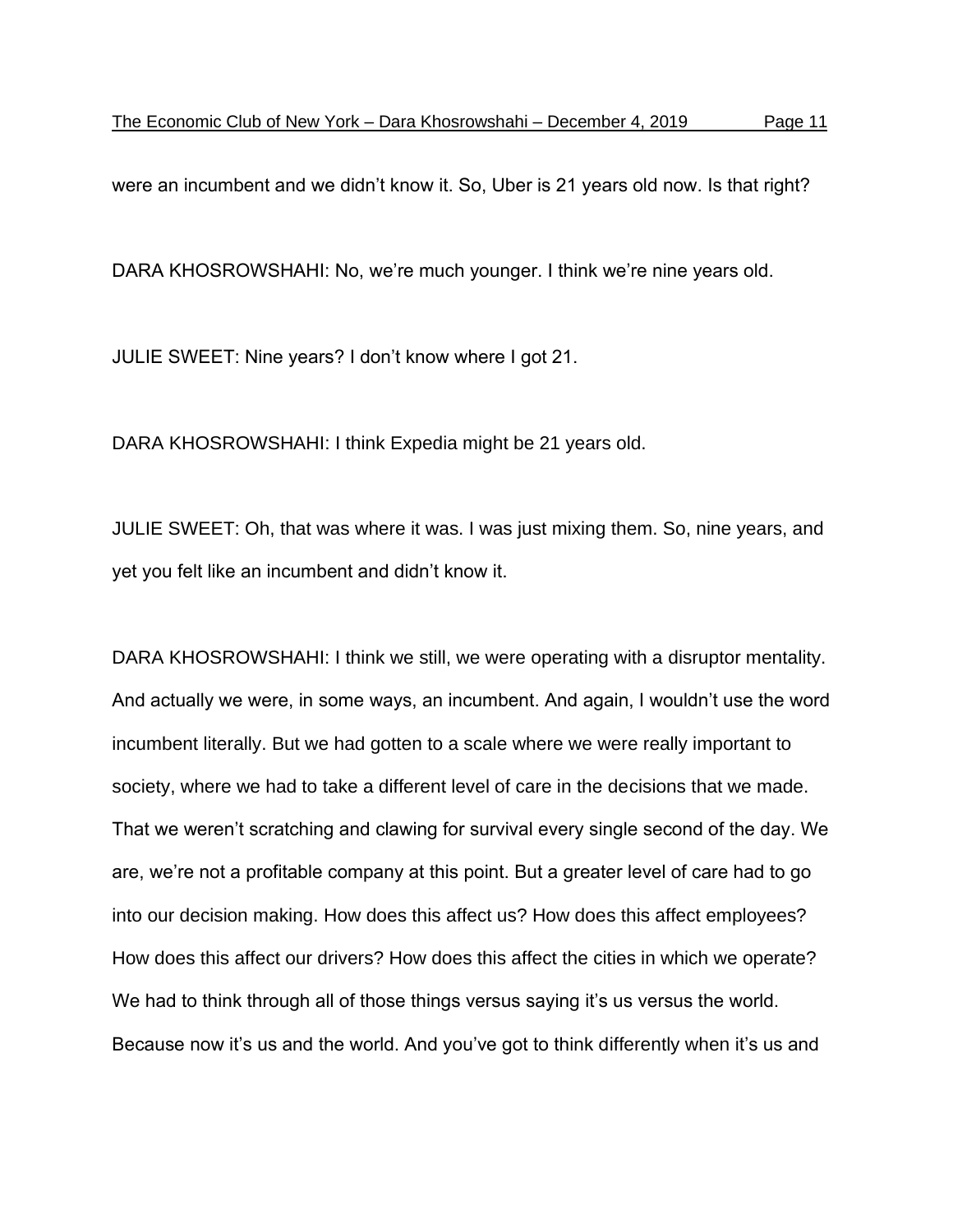the world together. And, you know, we affect, we are constantly affecting real lives. So the responsibility there, we're not a little kind of go-at-it company anymore. The level of responsibility and care that we have to take and our responsibility to all these stakeholders is enormous.

JULIE SWEET: And how do you, in that environment, keep being such an innovative company?

DARA KHOSROWSHAHI: It's a great question and there's always a tradeoff. So what we try to, there are certain innovations and features that we roll out that are, you know, constructive in every way and really can't have any complaints one way or the other. We will, the safety center, for example, one discussion that we had internally that we got over very quickly is if you have kind of a safety center on your map, you may be reminding users that you could be unsafe. Do we want to do on your map? We're like, yes, we're going to take that risk. There are certain features that we will roll out to our driver partners that affect how they earn – what the app looks like, etc. We take more care with those features and that's where we actually have driver forums that they come in, they tell us how they feel about a feature. And based on that feedback, we roll out a feature in a very limited way locally, get feedback from our drivers, and then, to the extent that the feedback is positive and the feature is working as planned, then we start expanding those features globally. So you have different rates and different ways of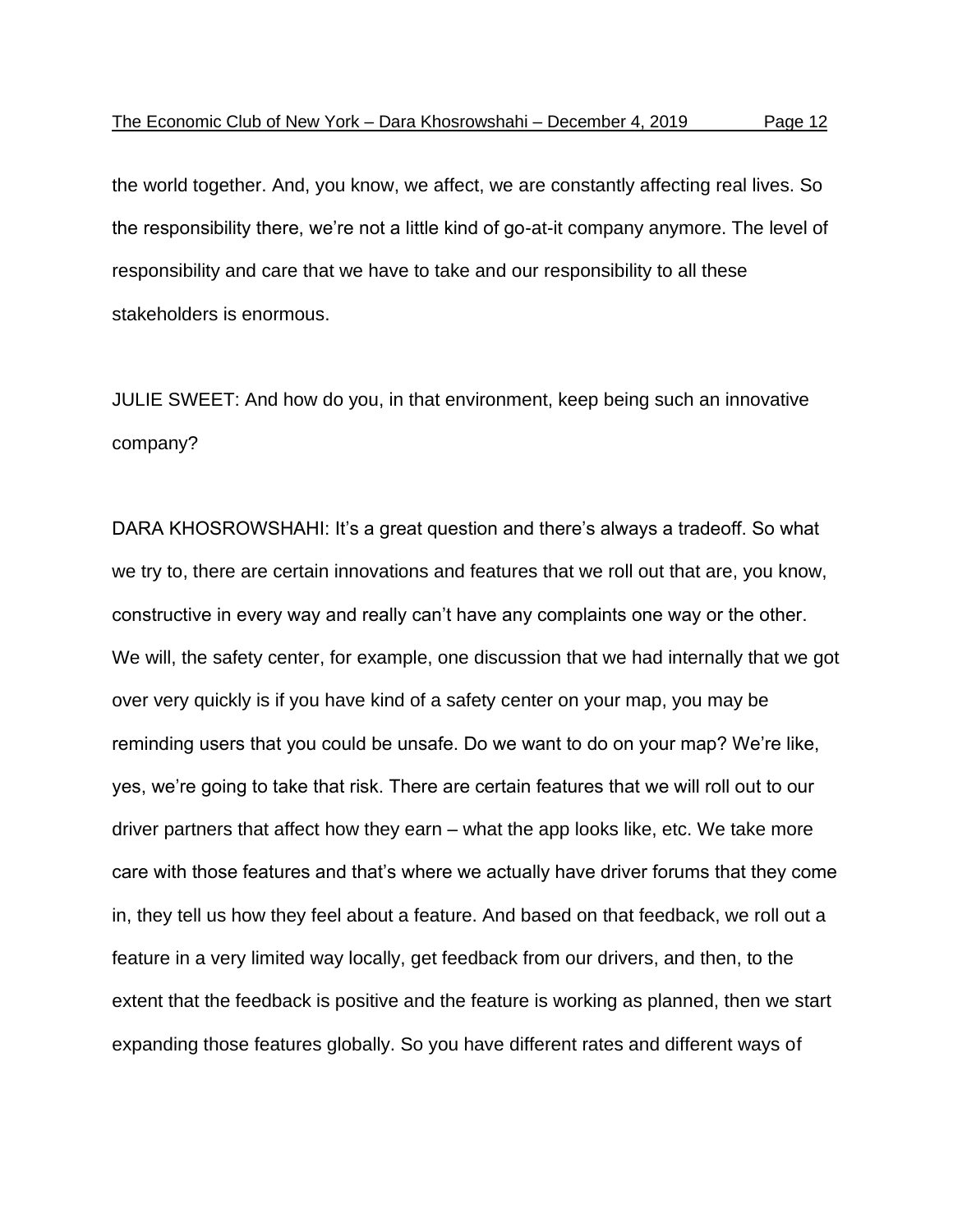operating depending on the sensitivity and the effect of the stuff that you're building. And then what you also have to do as a big company is you have to build startups within your own business. So we have a business called, you know, we have a transit group, a group that is building out transit functionality. On the Uber app, you see the New York subway system. You see London Metro, etc. on the app. There's a small team that's like the transit team there that is kind of, it's almost a startup within the ecosystem. So they get to run very, very fast without having to necessarily have all the checks and balances of a larger part of the organization.

JULIE SWEET: My daughter, who is 11, was recently telling me that her older sister was talking about how she wanted my car because she's 13 and soon to be 16. And she's like, Mom, you take Uber all the time, literally, and, you know, so why don't you just let me have that car, you know, soon. And it's a very nice car. And my 11-year old said, I don't mind, Mom, because by the time I'm driving, you know, we're going to have flying cars, right? That's what I want. And I laughed. I actually said to her, you mean like the Jetsons? And she look at me like...who are the Jetsons? And yet, by 2023, it sounds like we might have a flying car. So talk about Uber Air.

DARA KHOSROWSHAHI: Yes, absolutely. So, this is, we have a group called Elevate that's working on Uber Air. And our firm belief is that the battery technology and battery density is getting to a point where batteries can essentially lift their own weights and lift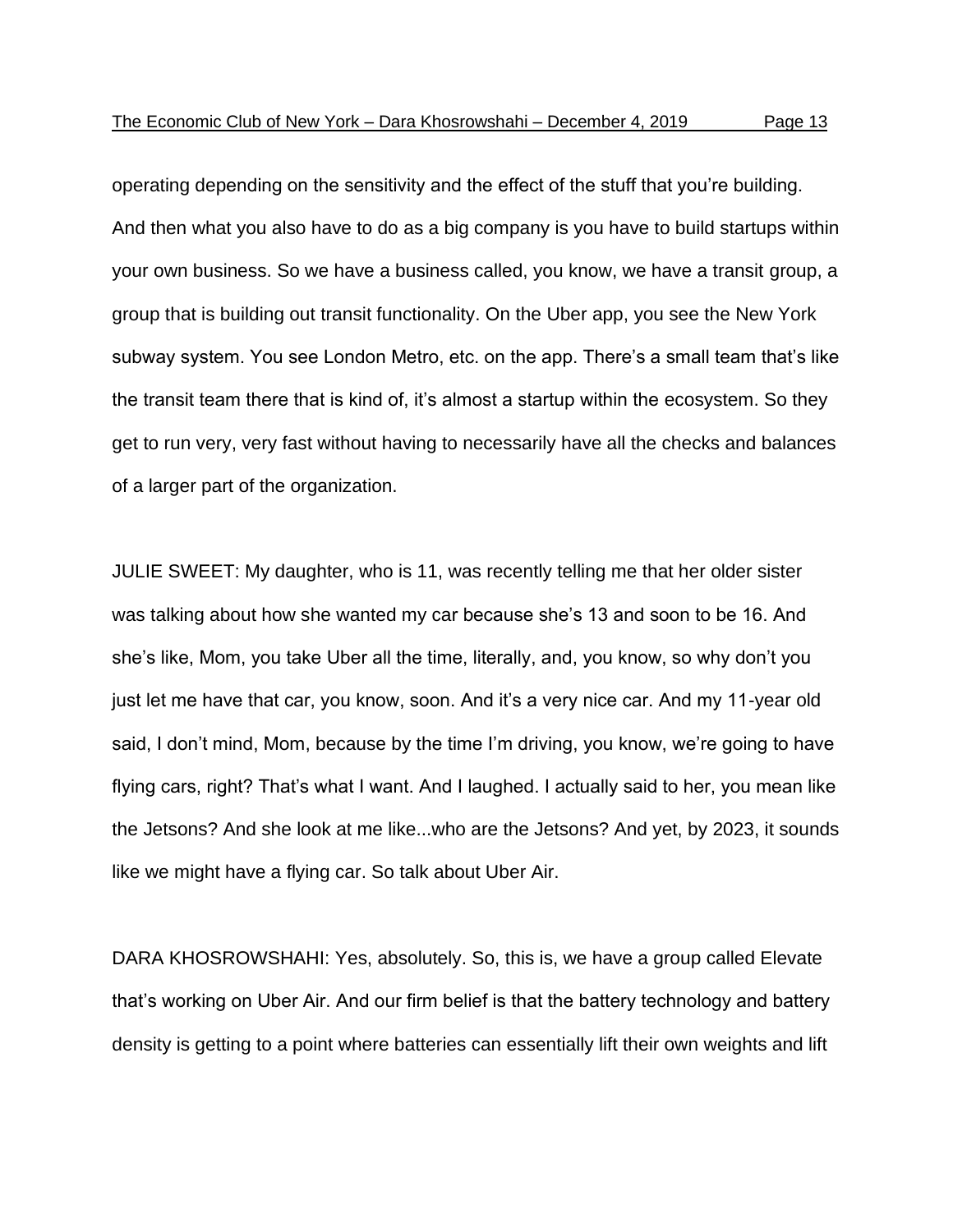the weights of passengers as well. So that's one technology that's coming into play that's necessary. The second issue that you've got to solve with VTOL is the noise issue. We don't want VTOL, we're not building these VTOLs to be kind of a...

JULIE SWEET: Can you talk about VTOL...

DARA KHOSROWSHAHI: Vertical Takeoff and Landing, thank you, vehicles. We are aiming, you know Uber is a mass market product and we want to make these vehicles available for everybody. So we want them to be electric. We want them to be shared. Noise level is a real issue so you need rotors to be, you need the unit to have multiple rotors, just not one rotor as you have with helicopters as well. Fly-by-wire technology is coming together so that flying one of these things is going to feel like playing a video game. And we think all of that and the regulatory environment is going to come together where in 2023 you are going to have these vehicles in field in a limited way. We are focused on building out the network and bringing demand to these vehicles so that they can be built in a mass market way. We think that we want these vehicles to be built more like cars than airlines because we do think this can be a mass market product as well. And ultimately, where you're going to be with Uber is, we're just going to be an app that is going to, if you want to get from point A to B, we're going to tell you the smartest way for you to get from point A to B. And we're doing it in little ways, you know, it takes huge amounts of data to actually figure this out. If you're in New York City, if you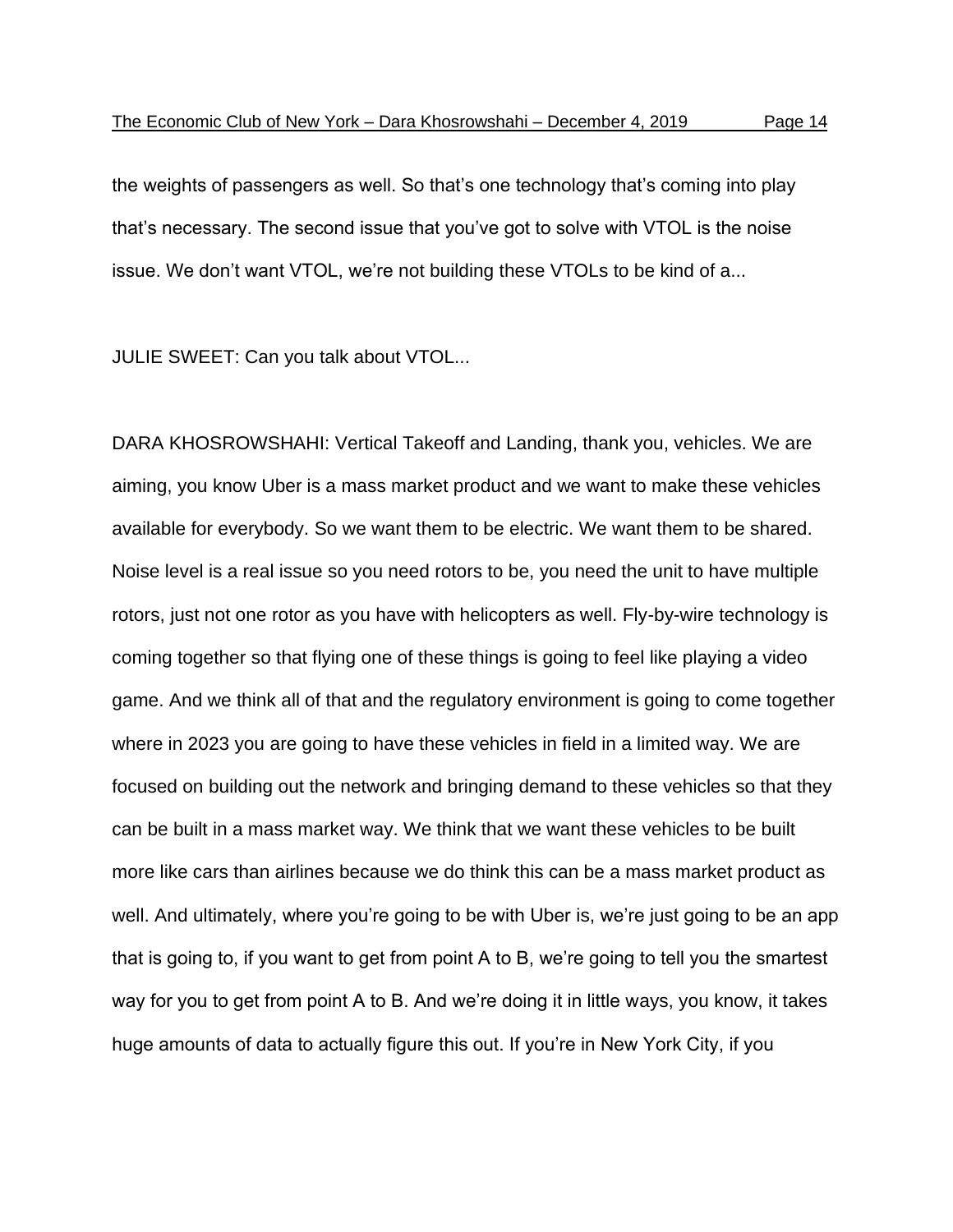happen to be, usually now south of 42<sup>nd</sup> Street, and you're going to JFK, and you look to hire an Uber Black, we may tell you to take an Uber copter. That technology is being built right now and all you need to do is imagine a world where the copter is actually replaced by VTOL. That vehicle will be safer. It'll be quieter. We're going to make sure that it's shared. And it will be affordable for middle class to upper-middle class people. So we're super excited. It is also a solution for congestion in cities. And, you know, we think that we have to play, we have to be active participants in investing in technologies and/or data that are a congestion relief versus the other way. And, you know, living in New York I'm sure you can appreciate that.

JULIE SWEET: So, flying cars in our future, right, 2023. So, sitting here today, let's talk about what your vision of Uber is, right? Where are you taking the company? And, as you talk about that, maybe bringing in the idea of the partnerships, right? Because we've got flying cars here. And then you, in September – I believe – announced that you have a partnership with Rachael Ray.

DARA KHOSROWSHAHI: Yes, absolutely. So, two themes here. When we think about Uber, we essentially want to build out the operating system for your daily life. Anywhere that you want to get to in a city, if you want to get from point A to B, we want to take you there. And anything that you want in your city, we want to deliver it to you. So what you're going to see is a transformation of Uber from a ride share to mobility on demand,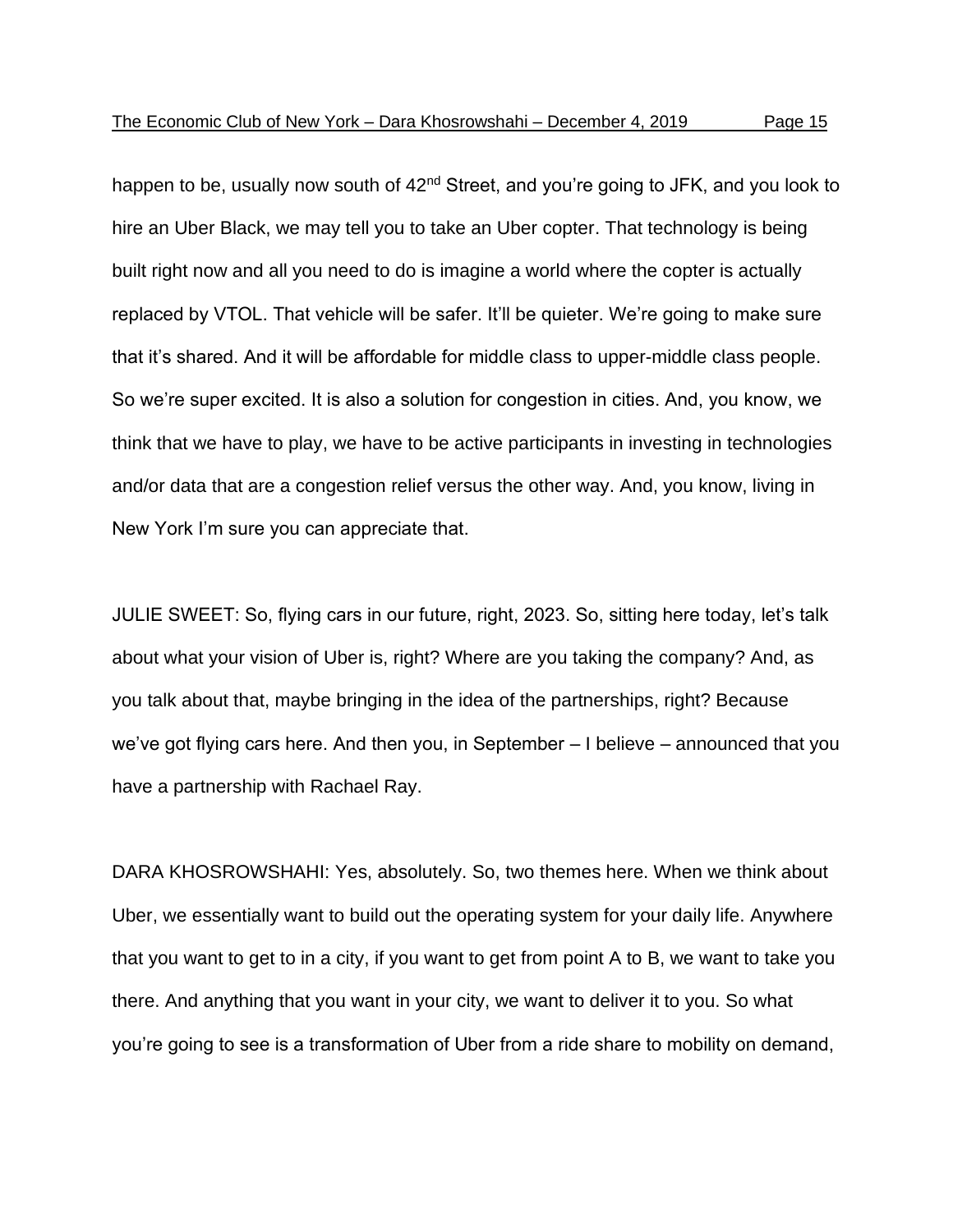as far as the ride's app goes. And if you take a VTOL or you take a subway or you take a taxi, or you take an Uber or you take a Pool, all of it is going to be available within the app, or you take a bike or a scooter. And, as opposed to your trying to figure out what's the best way for me to get from point A to B, we will be making that information available for you, allowing you to make the tradeoff decision between price, availability, convenience, etc., and offering you the best answers in a personal way. That's so, just any way you want to get from point A to B, we want to be there. And then we're going to transform our food business from partnerships with Rachael Ray, etc., but essentially food to local commerce. We bought a company called Cornershop, for example. And if you think about a restaurant, a restaurant is a local box that has 30 SKUs where the inventory never runs out typically. We can extend, and we are getting stuff from that box to you within 30 minutes every single time. We're really nailing that every single time, predictability. You can imagine that we can extend that model to essentially every single local retailer here so that anything you want in your city, we can deliver to you hopefully in under 30 minutes. There may be some folks who say I don't care if it's 30 minutes or 60 minutes or get it to me in the next six hours. So that ultimately, we become that trusted helper to you to bring your time back. And ultimately in order for us to build both services, we have to be an amalgamation of our own first-party services and third-party services. Whether it's Lime scooters or VTOLs that are manufactured by other partners or we have taxi on our app in many, many countries, or a content provider like Rachael Ray where she can get you her food without being dependent on a particular restaurant,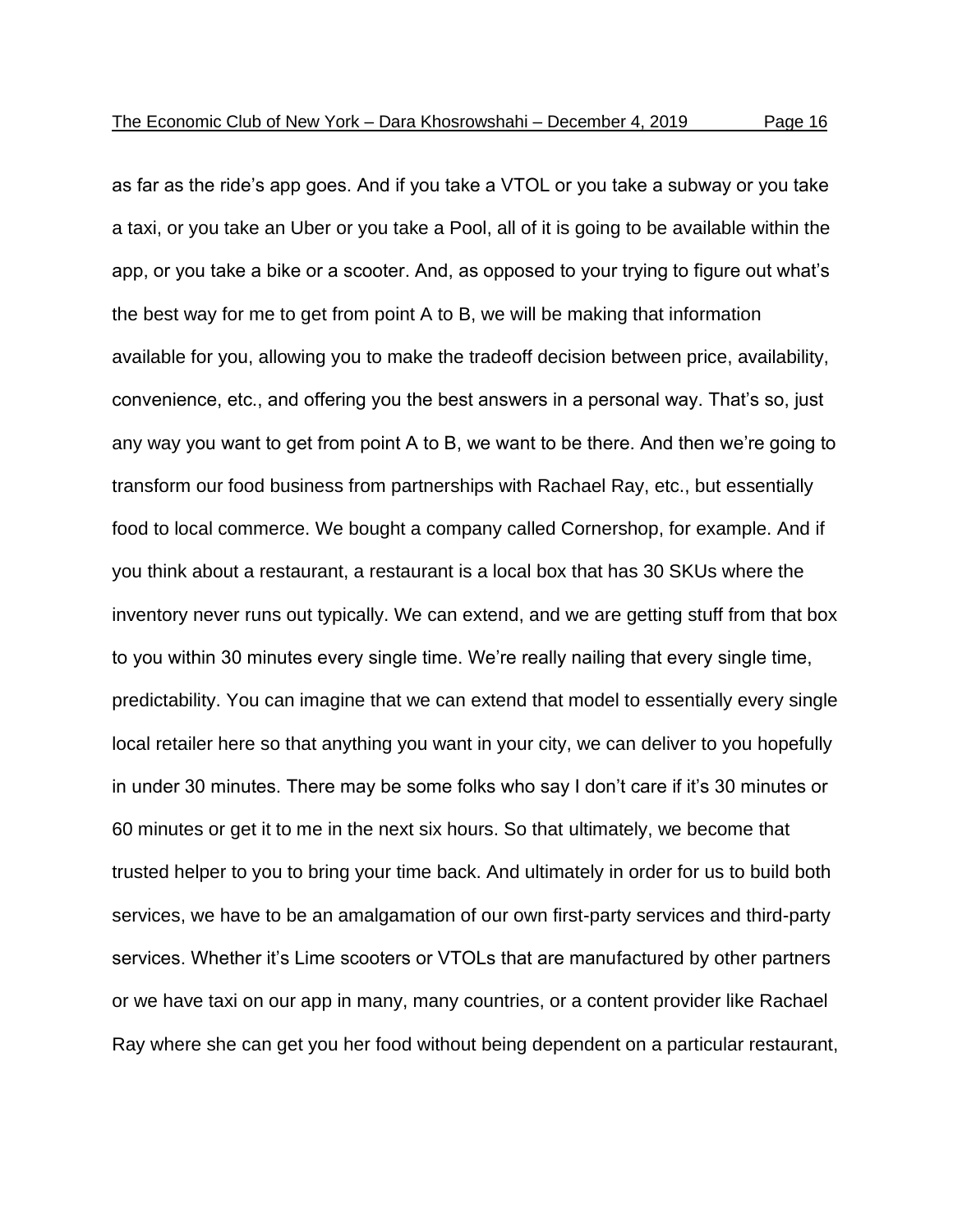but it becomes about the food versus the restaurant in that case.

JULIE SWEET: What I loved about the Rachael Ray is that this is the first time she's ever actually made food that you can buy, other than if you're on her show. I mean it's really, it's a very different business model now for her as well.

DARA KHOSROWSHAHI: It is. And there is this potential, you know, I think that the vast majority of our, in the food space, we're partnering with restaurants everywhere, we have hundreds of thousands of restaurants on our app, but if you think about it, like there's this transformation that has been made on cable where you used to think about the cable channel and then you thought about the show within the cable channel within kind of a theme of, you know, well, if I want to watch a sci-fi show, I'll go to Sci-Fi and check out what's on. Two things have happened. One is obviously that entertainment has gone on-demand. But people are now thinking about the show versus the delivery mechanism. The food from the restaurant is the thing, especially if you experience it at home. Rachael Ray is a content provider. And the restaurant is a very important delivery mechanism, but there is a potential as it relates to where food is going, where we connect content and, you know, the best content with Rachael Ray directly with users on an on-demand basis without the user having to make a calculation of how do I get it. You could see a world where you see dark kitchens that are providing different kinds of food depending on your wants and restaurants being there for one part of your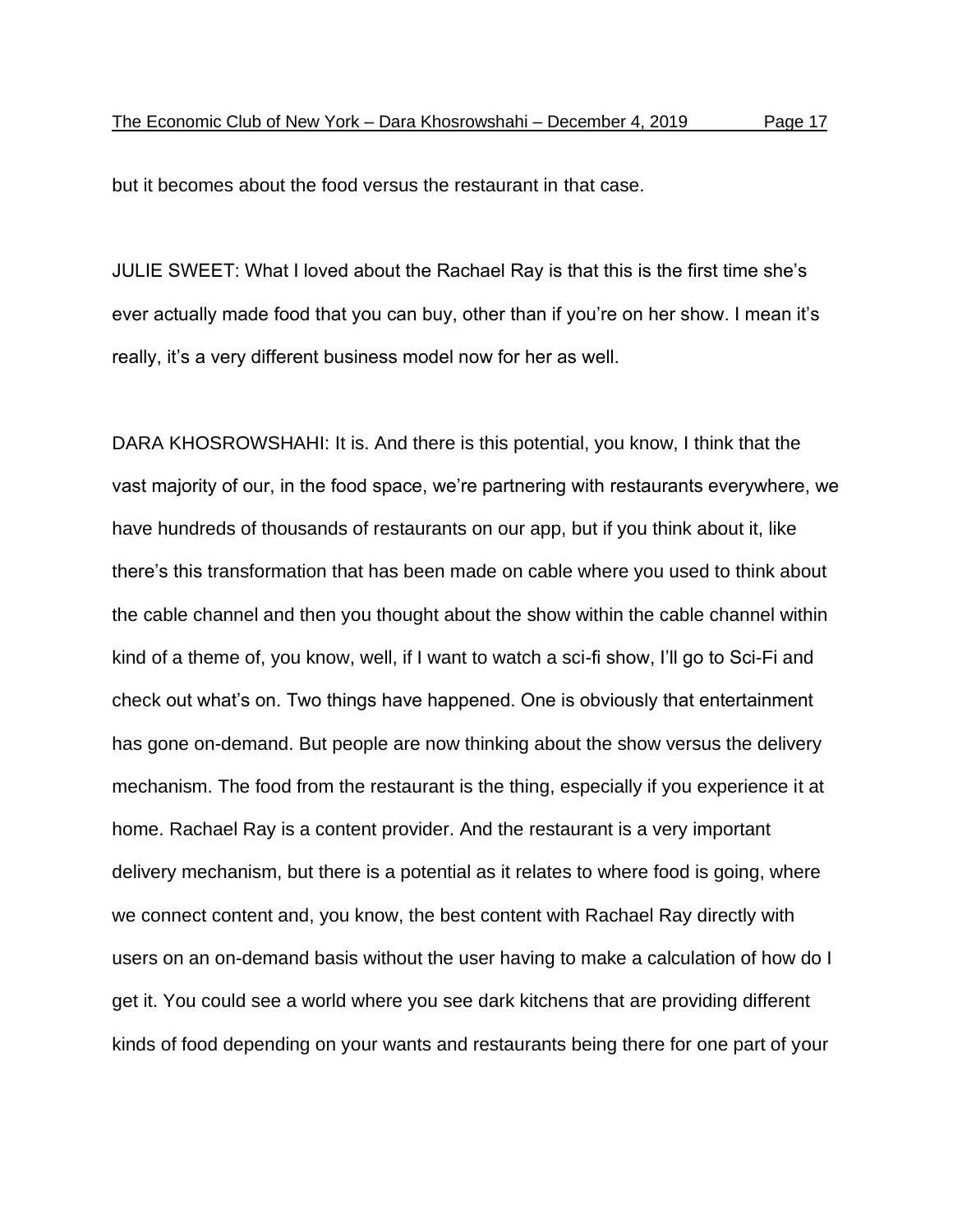intake but then ultimately there being a completely different industrialization of food that's based on content and not channel.

JULIE SWEET: And we talk to a lot of companies about this importance of partnerships and you're building a whole business, a whole new, extending the Uber platform around it. What's your advice around how to think about partnerships? How do you approach it? How did you build the skill set as you're doing this?

DARA KHOSROWSHAHI: It's a step by step process. And, you know, I'll be honest with you, it is much easier for us to essentially build out the services ourselves and go endto-end than to work with partners. But I think it's a commitment that you have to make to build out an open ecosystem, and that's a commitment that we made as a company. I look at what Amazon did which is they kind of had a vertical model and then they built out this marketplace model. It requires a lot of very, very structured and disciplined technology work in order to externalize a bunch of the technologies that you're building yourself. And then it does take a different attitude as it relates to building out relationships, business development, etc. So this is, for us it's a journey. I mean our, the marketplace – kind of muscles – that we are building as a company because ultimately, I want every single form of transportation in the app, it takes time and it takes investment and it takes trust. So, there are countries, like in Japan, the private hire vehicle business in Japan is actually very small. And we are building – the Japan taxi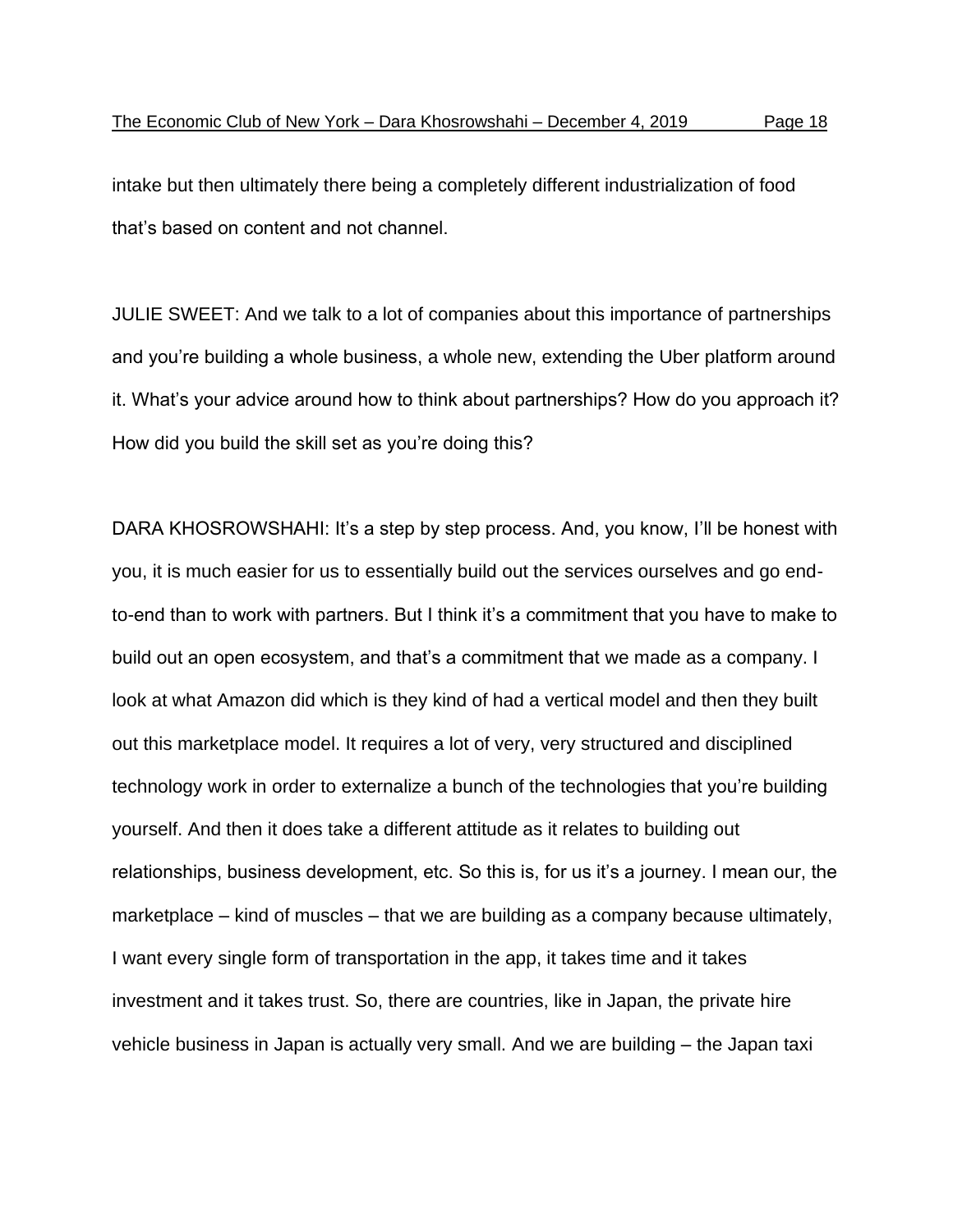market is the largest market in the whole world – and our business in Japan is tiny. So whereas our previous approach might have been, well, let's try to build private hire vehicles, make it bigger, etc., which we are, now we're going out and saying let's go out and partner with the Japanese taxi companies. There are tens of thousands of, kind of, individual companies that have taxi licenses. We're in ten cities now and we are stepby-step going out there building relationships with these taxi companies, bringing the taxis online. It takes longer, but that kind of activity ultimately is worth it over a long period of time.

JULIE SWEET: So let's switch gears. You're at the center of a lot that's happening in technology. You're leading. So let's get out our crystal ball. When you're thinking about where technology is going, how it's affecting your business or how it's affecting your customers, right, what's top of mind now?

DARA KHOSROWSHAHI: I think for me there's a ton that's top of mind. But I do think that customer data and companies – all companies – being more transparent about the data that they collect and how they use that data is something that is increasingly at the forefront of technology in general and ourselves as well. We have a mix of, we have payment data but we also have location data and that's incredibly sensitive. So we're investing huge amounts of money in terms of security, etc. But we are very much focused on essentially using the customer data for the customer. And I think that this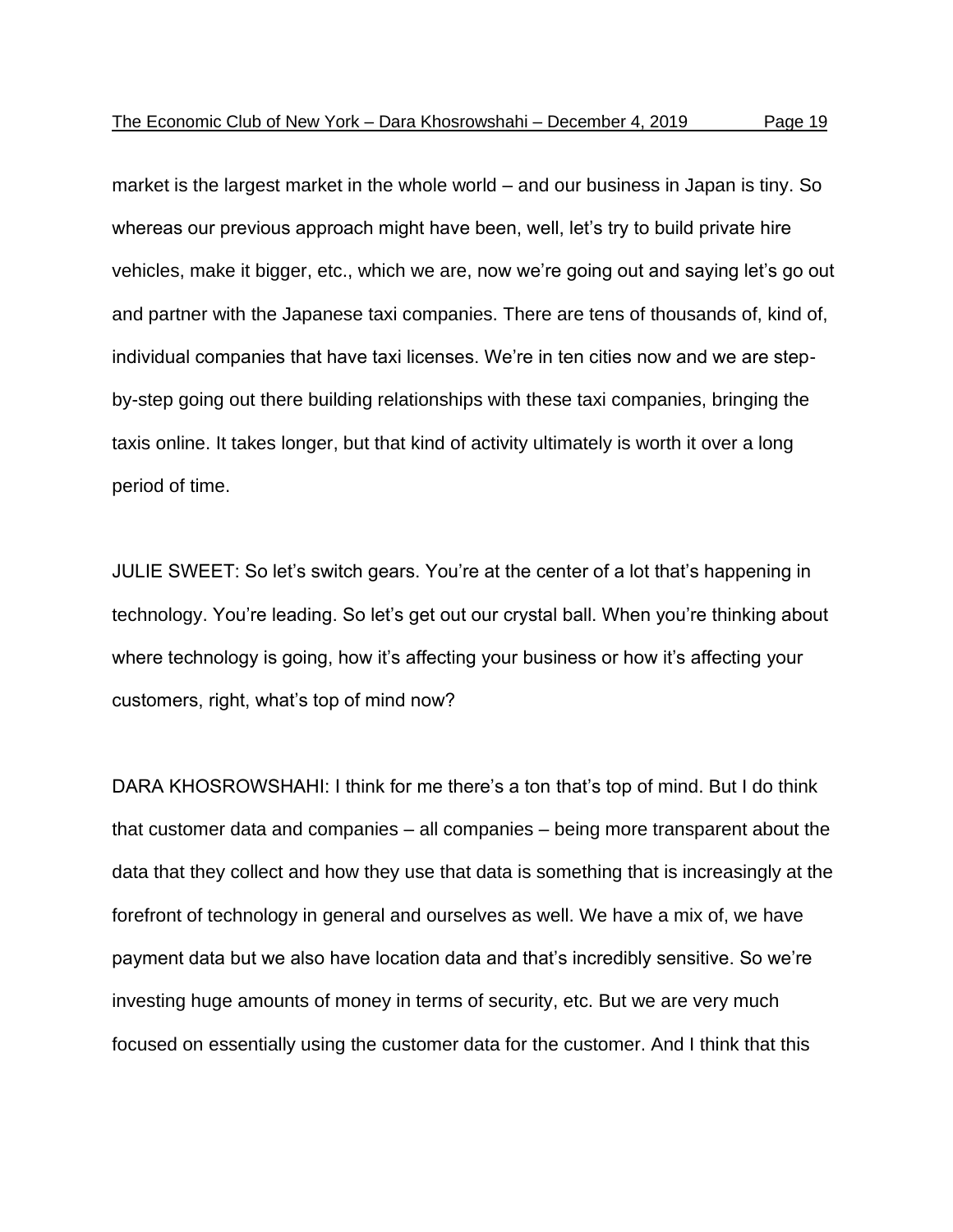next step in the next five to ten years, how customers think about their identity, how they think about their data, how they allow other companies to monetize their data or use their data one way or the other is incredibly important. And I do think transparency is the name of the game and I think it's something that's just getting started.

JULIE SWEET: What do you think, what's new on the horizon that you're sort of, not necessarily about your investing in, we're not talking about that, but just what new sort of – go around the world – are you seeing things differently from the pace of change, the types of technology that you think will be adopted? You know, how do we think about, because we talk so much about disruption and pace of change, but as you kind of go around the globe, in addition to the different, you know, way people are using your service, anything that's coming to mind in terms of how things might develop differently?

DARA KHOSROWSHAHI: I think that where we are very focused on and the changes that we see personally, and what's different about our company is that the first wave of technological change was truly digital. It was digital change for digital. You know, Google essentially went out and organized all the world's information. Right? So it was organization of essentially digital or digitization of information, organization of that information. Where we are fundamentally different from almost any other technology company is that we operate at the intersection of the digital and the physical. To some extent, we're digitizing the physical world. You know you push a button and a car shows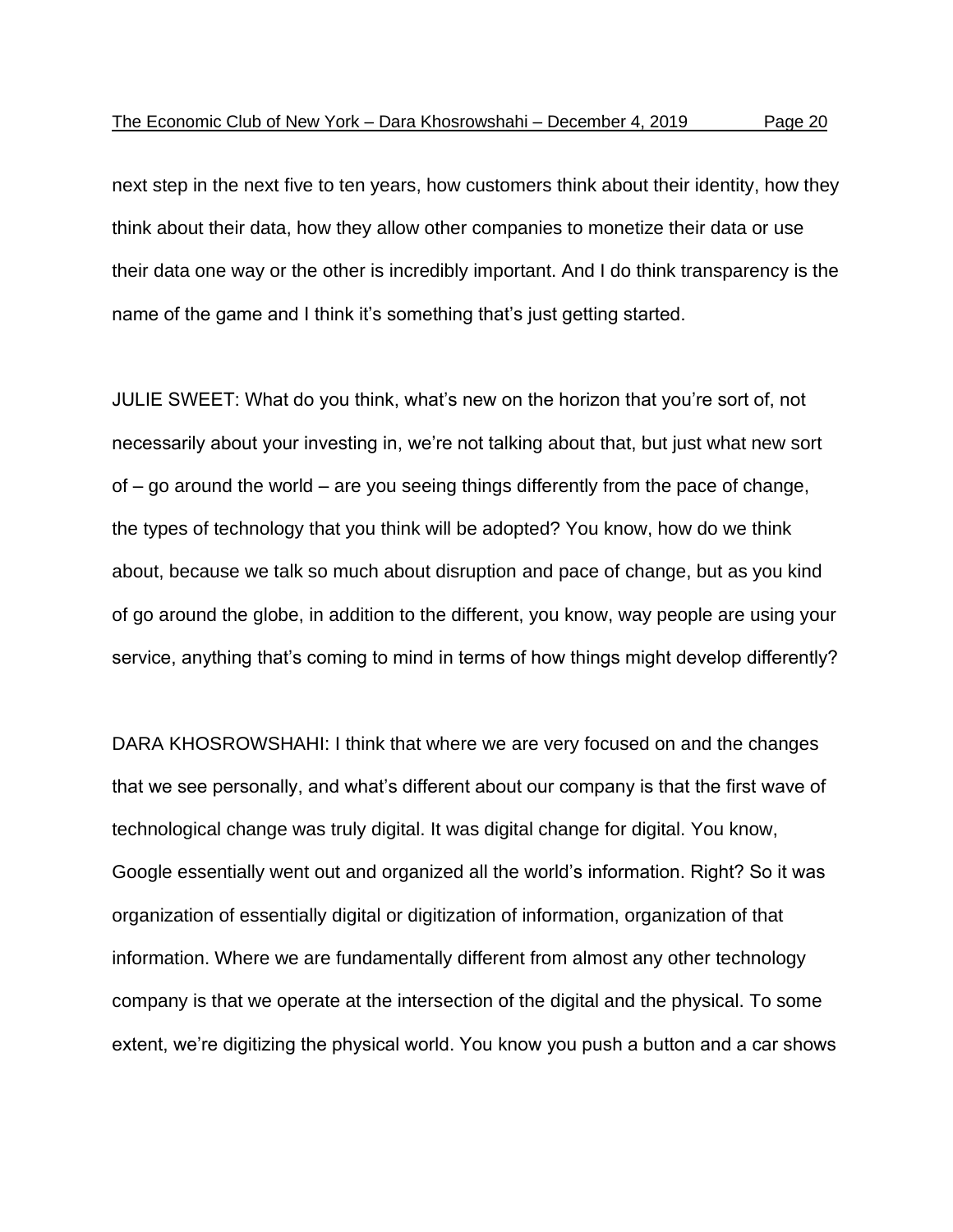up. You push a button and your Big Mac shows up in 30 minutes or less. The challenges inherent in the digitization of physical world activities are the next frontier. And the challenges of dealing with the physical world and then digitizing the physical world in ways that are, that's responsible to all stakeholders and is ultimately profitable is really, really hard. And, for example, freight for us, right, we are going out there and in the olden days you would call for a taxi, there would be a taxi dispatcher who would call a taxi. Those olden days are still true in the freight world. A shipper calls a freight broker. The broker calls their 20 truckers, finds a trucker, etc. All of that can be digitized. But that's kind of step one of that digitization. How you think about scheduling pickups and drop-offs, how you think about deadheads for freight, how you think about just creating this fulfillment ecosystem that is much, much more efficient, using data as a real driver in the real world, that's another example of this digitization of the real world. And it's something that ourselves and many, many other companies are working on. And it really is something that is emergent at this point. But it's a ten-year journey. These are very, very hard yards on the ground, but it's something that we think we're uniquely suited to. And I think there's going to be a whole lot of successful companies in this area.

JULIE SWEET: So maybe switching gears for a moment now, you and I first met at the World Economic Forum on a panel talking about purpose, right, and how as CEOs, we think about purpose, delivering for our shareholders. And you've talked today, you've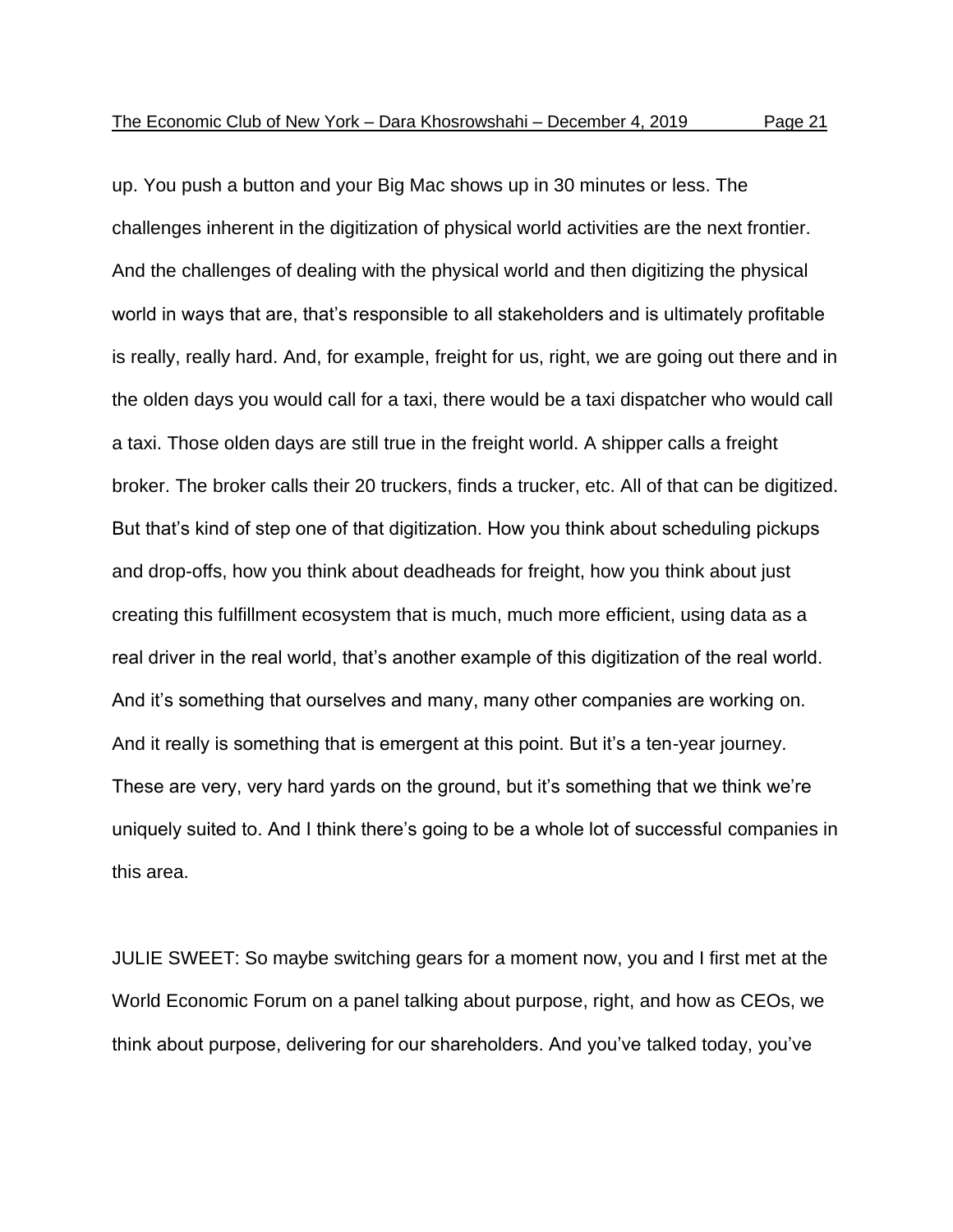touched on the importance of data, the jobs you create, responsibility. When you're talking to your young recruits, when you're talking to your board, how do you think about the purpose of Uber? And how do you make that real?

DARA KHOSROWSHAHI: So our mission statement is igniting opportunity by setting the world in motion. And for us, our purpose is two-fold. The movement in transportation, which is setting the world in motion, represents opportunity and freedom in itself. So, on the one hand, we do want to make the ability to move, the ability to get to wherever you want to get to in an affordable and convenient way. We want to make it available to everybody. And because that is, for example, a purpose statement, we will do so in ways that are not profitable for us. You know our building out a whole system on making city transit available to an Uber user can be cannibalistic of someone taking an Uber, but we think it's the right thing to do. We think long-term, building that trust with our brand is smart, but it also fits into our purpose as well. And we will be tireless in going and building out this movement opportunity and making sure that it's available to everybody, including people who are lucky like us and get to live in city centers and people who are less fortunate and don't live in city centers, and especially live in transportation deserts as well. So I think that's one. The second for us is that movement, etc., is very much linked with opportunity. Like we, because my family was mobile, we got to leave a really dangerous situation in Iran, build ourselves a new life. You know that freedom of movement is fundamental to humanity. But along with that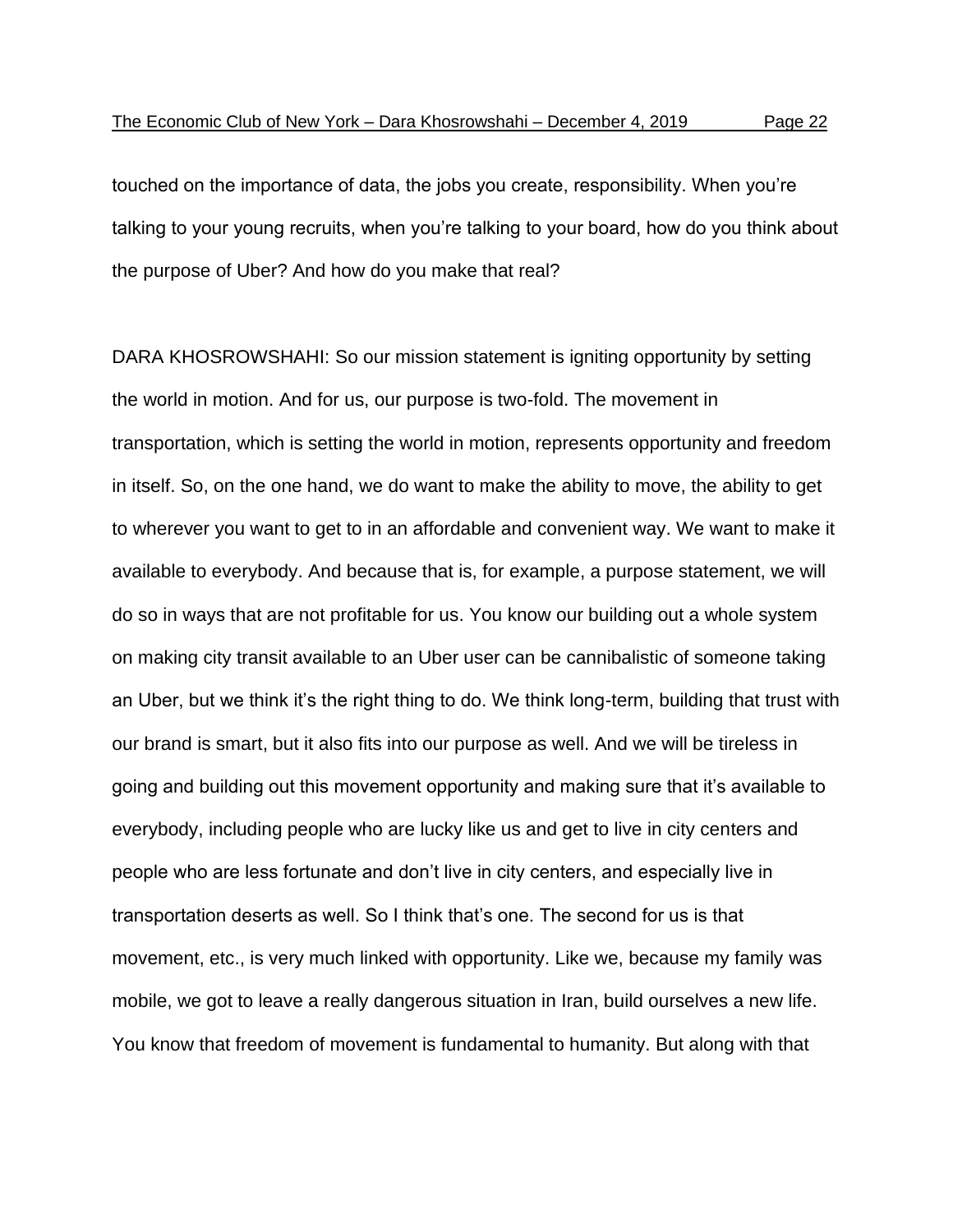freedom, we are a huge opportunity engine. We have almost 4 million drivers and couriers on our platform now earning, you know, tens of billions of dollars on our platform, when they want, how they want, etc. And again, extending those earning opportunities is something that's really important for us. So we started with driving. Now we're with, you know, couriers, etc. We've extended that. There's a new business that we've launched which is Uber Works, which is other kinds of work, essentially ondemand work that is available to you that is yet another earnings extension as well. So I think if we're true to those two causes, you know, create as many earning opportunities for as many people out there, create an opportunity to move for as many people out there, making sure that that movement opportunity is for everyone in society, I think good things will happen for us over a long period of time.

JULIE SWEET: One of the things I found fascinating was the different profiles of Uber drivers depending on the country. Can you talk a little bit about that?

DARA KHOSROWSHAHI: Yes, so in the U.S. the vast majority of our Uber drivers are actually part-time drivers. Ninety-plus percent of our drivers drive less than 40 hours. And Uber is a very, you know, as flexible an earnings opportunity as you can have, and we have drivers who earn when they want to and, you know, many of them are students. Many of them are retirees. Some of them need a side gig, etc. So that actually makes up the majority of the profile of our drivers. There is a subset of our drivers who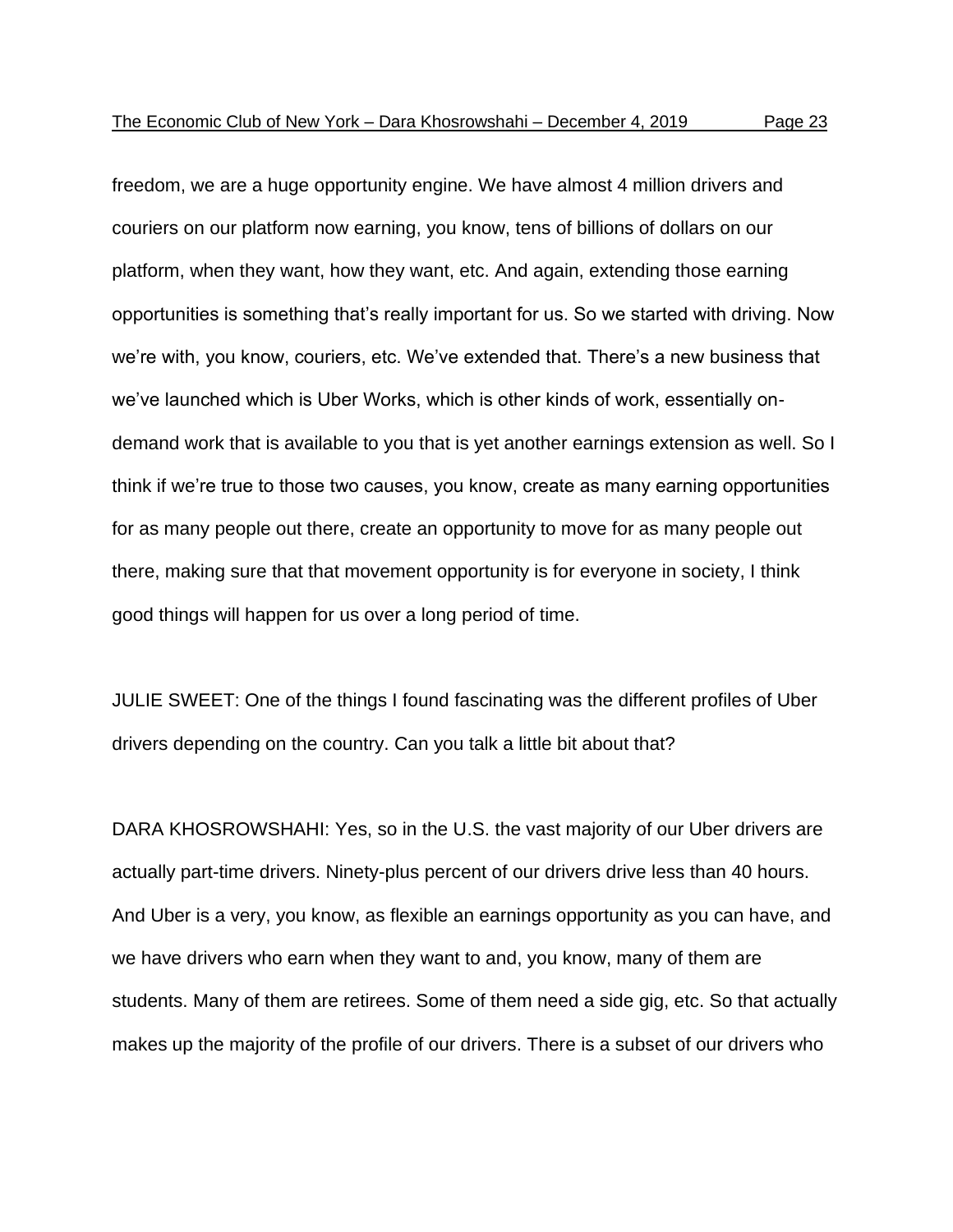drive full-time and we built out a loyalty program for them where, for example, they then have the opportunity to get an education at the University of Phoenix, either for themselves or their family. So if you're doing it full-time, there's an opportunity for it to be a stepping stone. In many other countries out there, in India, for example, or Brazil or Mexico, driving an Uber is most typically a full-time job and a job that is very much respected and an opportunity for these folks to get out of poverty in many ways and to provide an education for their kids. So it is really interesting to see what it means to be an Uber driver here and what it means to be an Uber driver in a lot of developing countries. And as a labor creator, as an earning creator, a lot of these, a lot of these countries need help. And I think what's unique about Uber is that the money flow, and especially in a lot of these developing markets, the money stays inside the country, right. There's a criticism of some internet companies, which is, you know, if you click on a blue link, a local business may be getting business but if you click on a blue link the margin essentially flows out of the country. For us, when you take an Uber ride, the vast

majority of the funds not only stay within the country, but actually stay in the city and usually go from someone who can afford a ride to someone who needs to earn a living. So it's actually, you know, a pretty strong – we think – driver in terms of money flows in local markets and local cities as well.

JULIE SWEET: How are you thinking about sustainability and the movement to electric vehicles?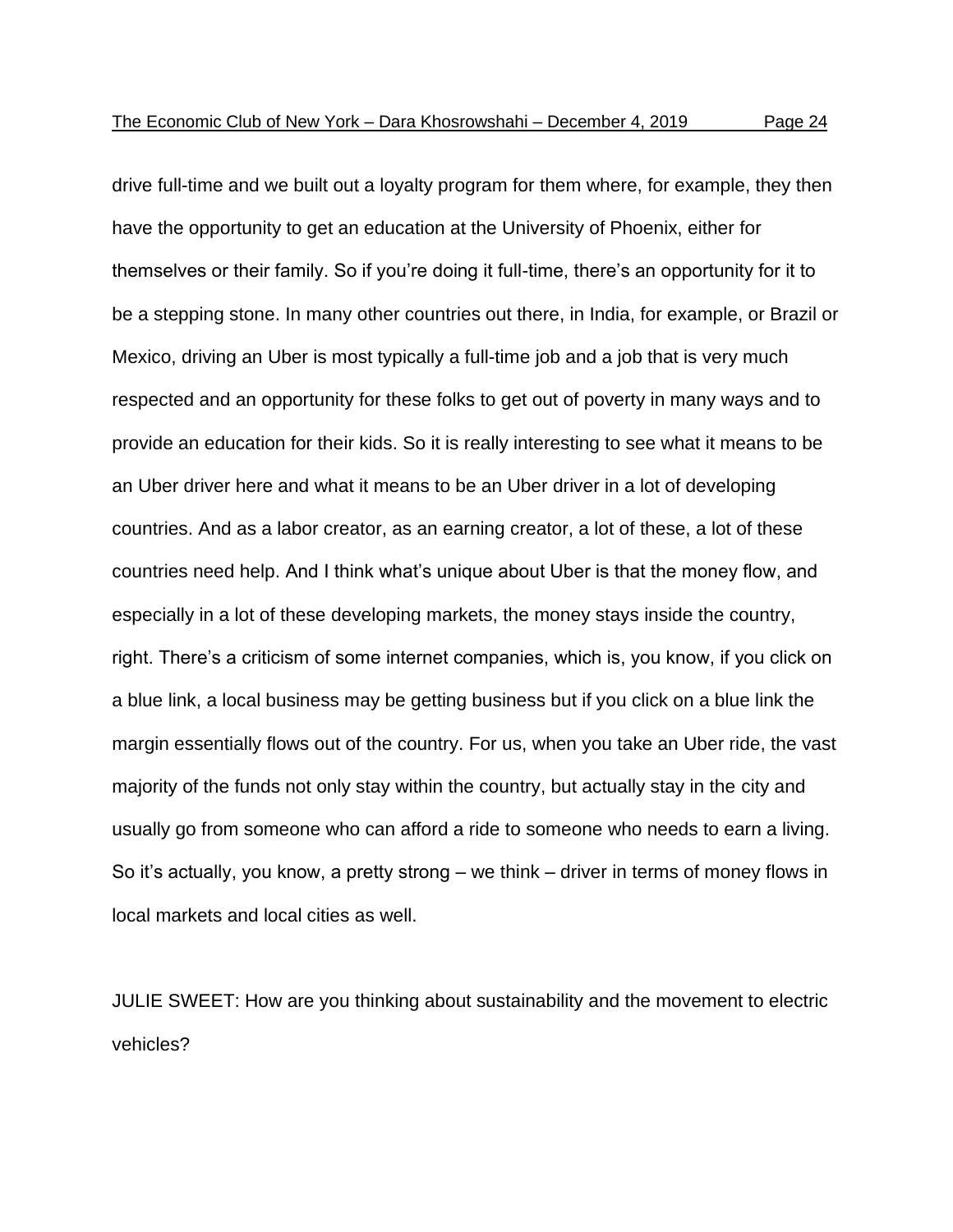DARA KHOSROWSHAHI: Well, ultimately, we think that we want more and more of our fleet to essentially be, one, shared, and two, electric. You think about a car now and cars are used about 5% of the time, 95% of the time cars are not utilized at all. And the waste that that represents in terms of assets that are lying fallow, in terms of parking spaces that are committed in buildings where people work or cities, etc., is extraordinary. So, the first kind of drive to sustainability is this enormous amounts of assets on earth right now, let's make sure that the utilization of these cars goes up, which we think is very much along the lines of sustainability. So that's number one. Number two is we are investing hundreds of millions of dollars every year in building out our shared rides product and that includes UberPool, but it also includes products like UberBus that we have launched in Cairo and in other markets. It's essentially, not only do we want the car utilized, but we want more than one person in a car at a time. It's good for congestion in cities, but it's also good for the government as well. So that's number two. Number three for us is looking at electrifying the fleet. A much higher percentage of Uber cars are hybrid cars. There will be a transition to electric. At this point a driver buying an electric car, kind of the economics don't stone pencil out, hybrid definitely pencils out. Electric doesn't pencil out. We are starting to, for example, in London where it doesn't pencil out, we are taking a certain percentage of rides today, putting them in a pool and having that pool essentially fund drivers to switch from gaspowered cars to electric cars. And then the last area that we're focused on is personal, electric, individual vehicles. We don't think it's a good idea if you're going from, if you're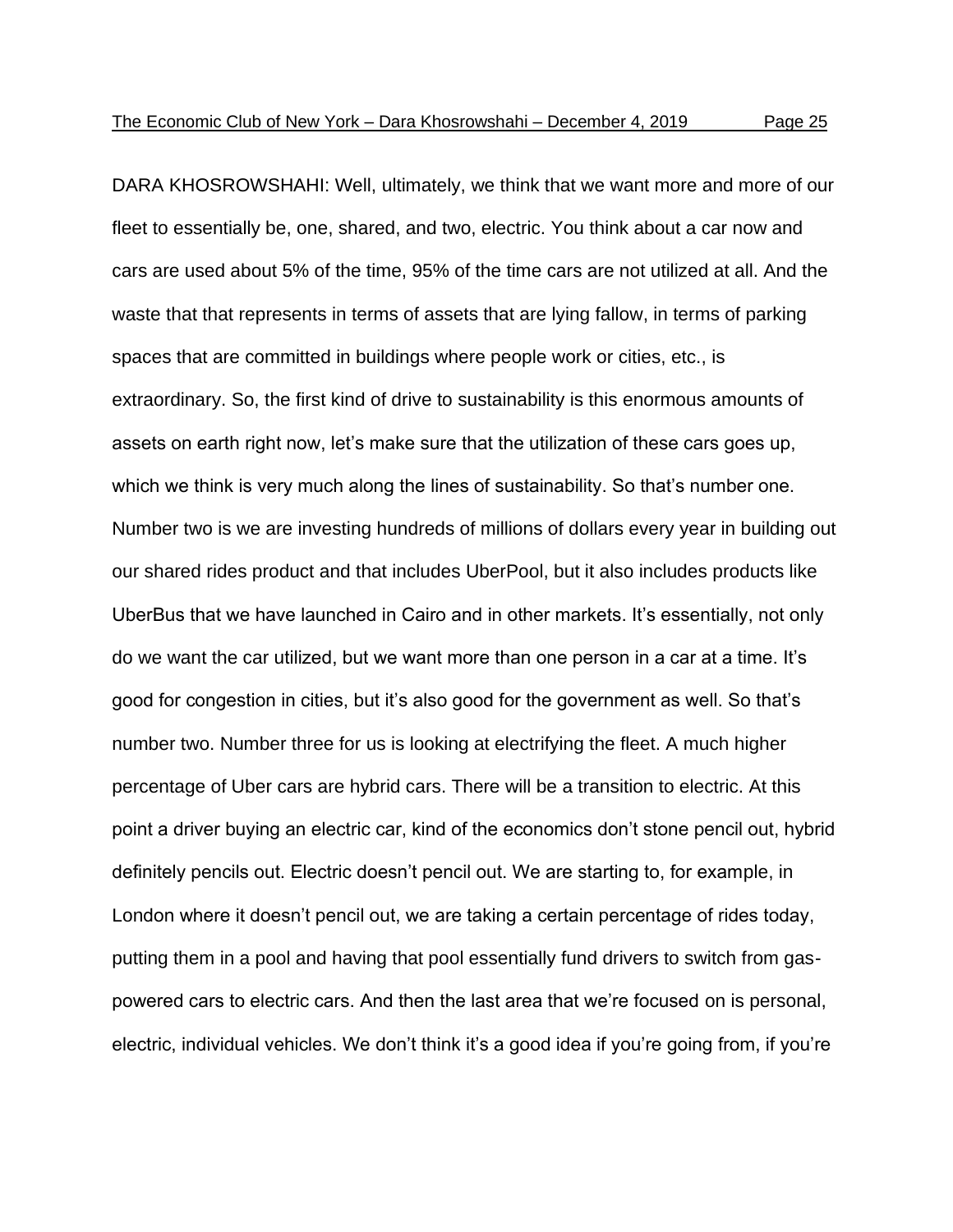going 20 blocks in Manhattan to use a, you know, a 4,000 lb. box to do so. We think that there is a new generation, you know, they're scooters right now, but we have e-Bike, scooters, and there will be a new generation of vehicles that come out there. They will be electric. They will be individual. You will drive them yourselves. It's a much better way of getting around and we're making early investments there. It's a long path, but we absolutely believe that we've got to play a part in sustainability and in congestion, because congestion is a bigger and bigger problem in every single city out there.

JULIE SWEET: So, graduating high school senior...

DARA KHOSROWSHAHI: Many moons ago. I'm very seasoned so...(Laughter)...

JULIE SWEET: So, what would you today say to a graduating high school senior that they should go study?

DARA KHOSROWSHAHI: I'm biased. I was an engineer in school and I just think that it, even though I went from engineering to finance to begin with, engineering taught me how to break down problems and how to build them back up again. And for me, just that's, to take these complex problems, business problems, societal problems, and take the complexity and break them down into their component parts and then rebuild them, it's part of the engineering mind set. It's part of the computer science mind set. And I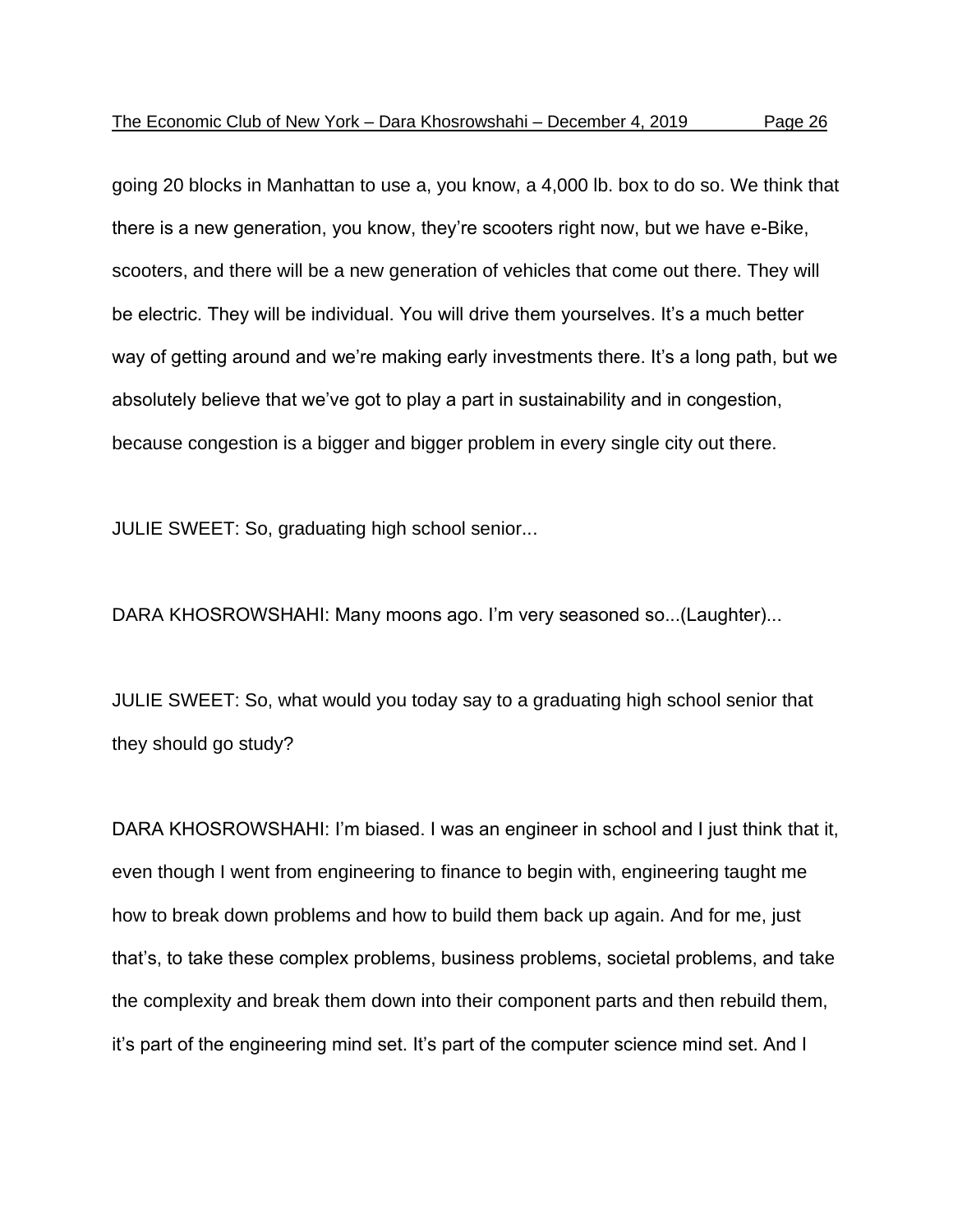think that it can help, not only if that becomes your specialty, but it can also help, you know, in anything that you do in life. So, I'd say go study CS and engineering and then apply to work at Uber when you're done. (Laughter)

JULIE SWEET: Okay, well, that answers my next question, which is what should you do after you graduate from college?

DARA KHOSROWSHAHI: Absolutely. Come work for us.

JULIE SWEET: Exactly. Well, maybe we'll fast-forward then to leadership advice today. What was the best advice that you've received? And what's your best advice?

DARA KHOSROWSHAHI: So, one great piece of advice that I received when I was young and I didn't appreciate it, and I appreciate it more and more, was actually from Herbert Allen who runs Allen & Company. And he just had a simple saying, which was "Hey, I bet on people, I don't bet on companies." And I was a 20-something-year old and I was like, "Yes, sir, Mr. Allen, that sounds great." I didn't appreciate it. But in a world where so much is changing, businesses change, environments change, you know, countries, you look at what's going on in the world, the one constant is that good people stay good. Good people adjust, etc. So more and more, and I saw this with Barry Diller. Barry gave me a shot to go work for him when he gave me a shot to go run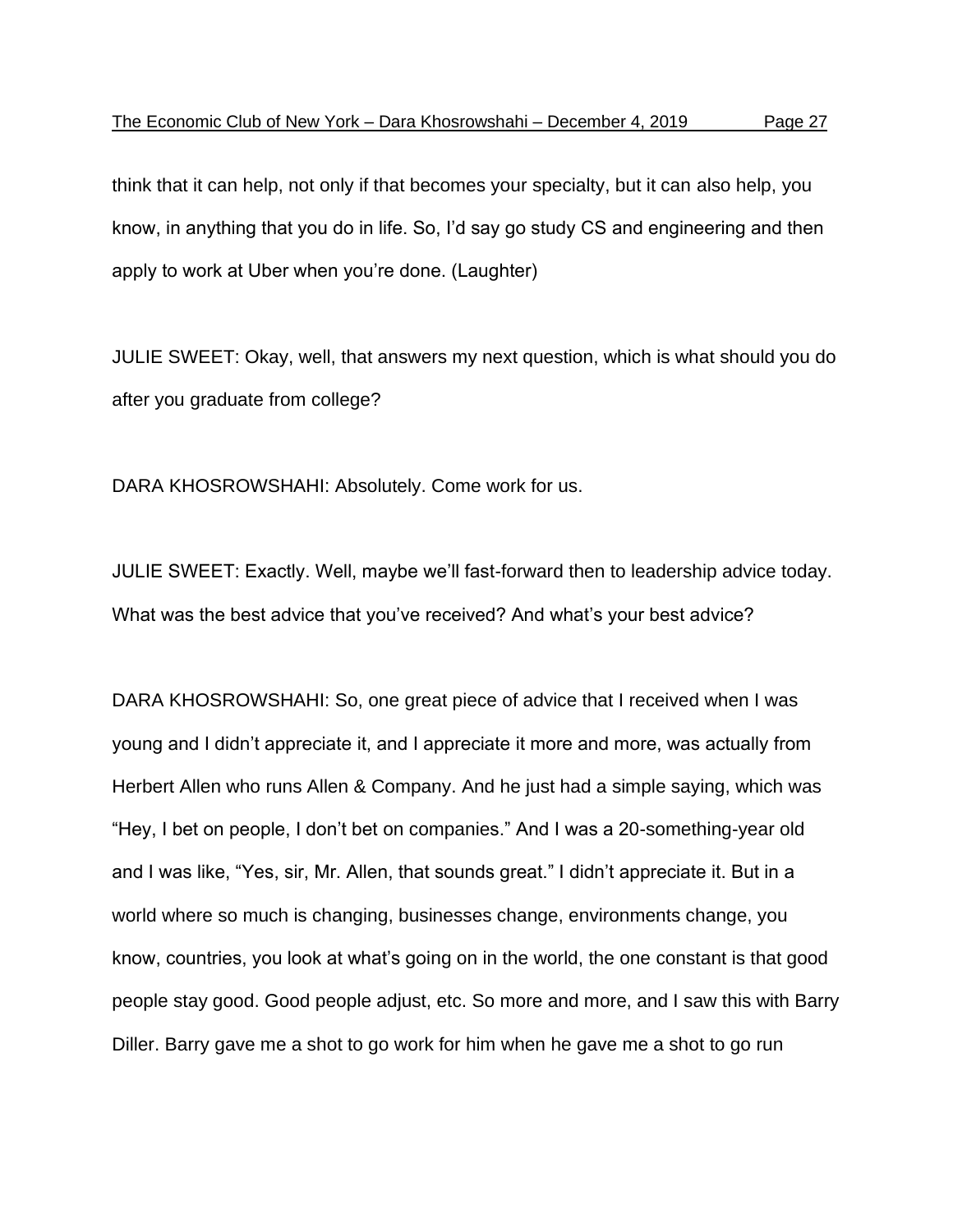Expedia. I had no experience whatsoever, and he was betting on a person. And I just think, you know, people, like they build relationships with numbers, some people. Or people care about things. I think when you care about people, it's not only like good business advice, it's also like good life advice. It's just a better way. So that was great advice that was given for me a long time ago. I didn't appreciate it at the time. Now I do. I think for me it's pretty simple. I tell people to, when you're looking at what you're, one is don't over-plan your life. I see people make, young people make decisions, wrong decisions, all the time because they have a picture in terms of where their career is going to be. And usually when you have a picture of where you want to go or what life should be, there's a conformation bias, which is anything that leads you to that point is something that you kind of latch on to, and anything that disagrees with that point like, you know what, trying to gun for that VP position is not a good idea, you ignore it. So I see people make mistakes all the wrong time because they're over-planning. And when you over-plan in an increasingly volatile world, you stop looking for opportunities. I was not looking for this Uber opportunity and I'm so glad it came to me. And I'm so glad that I was open to it. So I think that's number one. And then number two is pretty simple advice which is work at a place where you can make a difference and work at a place that is making a difference in the world. And, you know, when the Uber opportunity came to me, once in a while you have to take your own advice and I did and I'm damn glad I did.